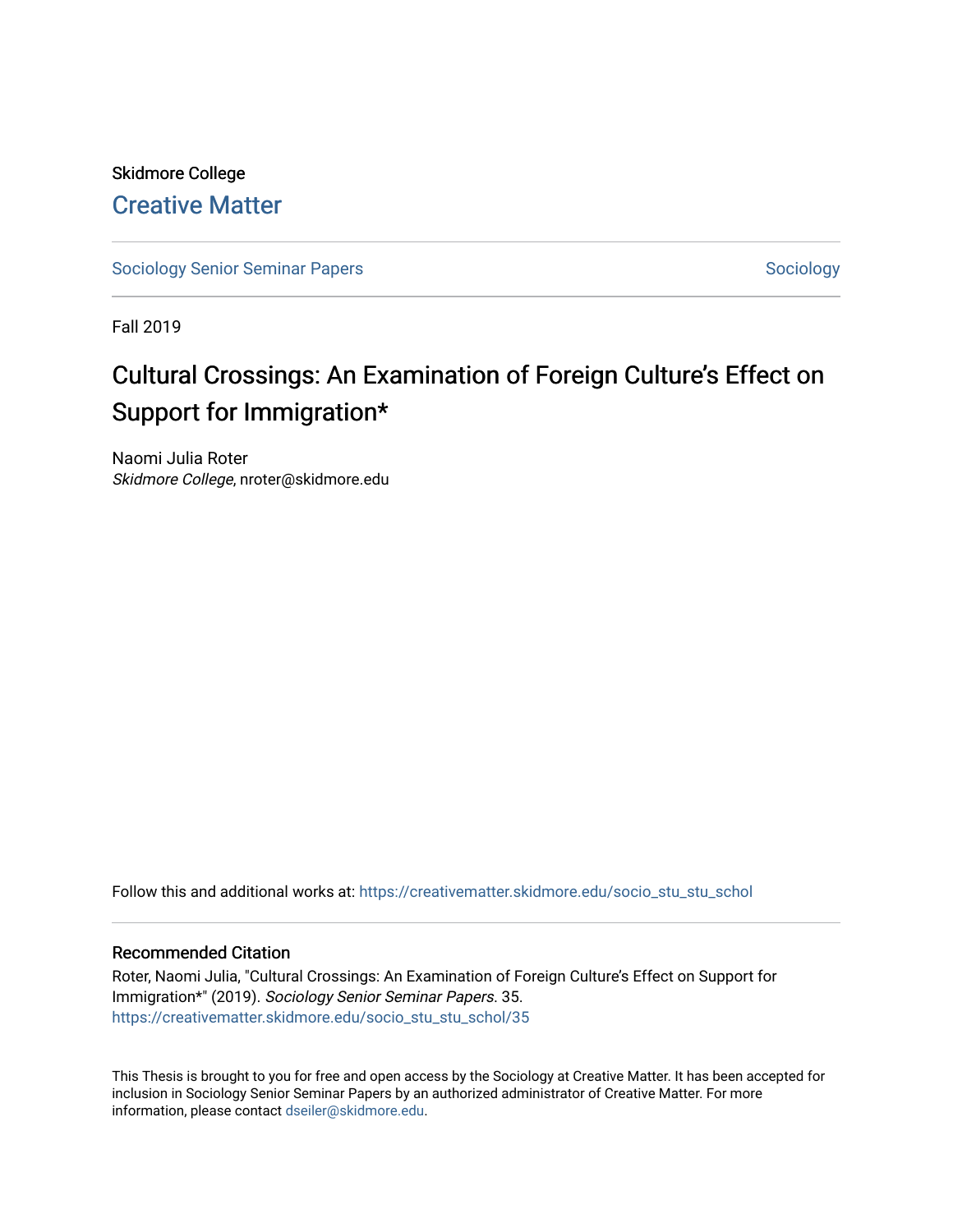Running Head = CULTURAL CROSSINGS

**Cultural Crossings:** 

**An Examination of Foreign Culture's Effect on Support for Immigration\***

Naomi Julia Roter Skidmore College Word Count =  $9033$ 

\*Please direct all correspondence to Naomi Roter, 815 N. Broadway, Skidmore College, Saratoga Springs, NY 12866. E-mail: [nroter@skidmore.edu.](mailto:nroter@skidmore.edu) The author would like to extend appreciation to Francisca Oyogoa, Catherine Berheide, and the sociology department of Skidmore College.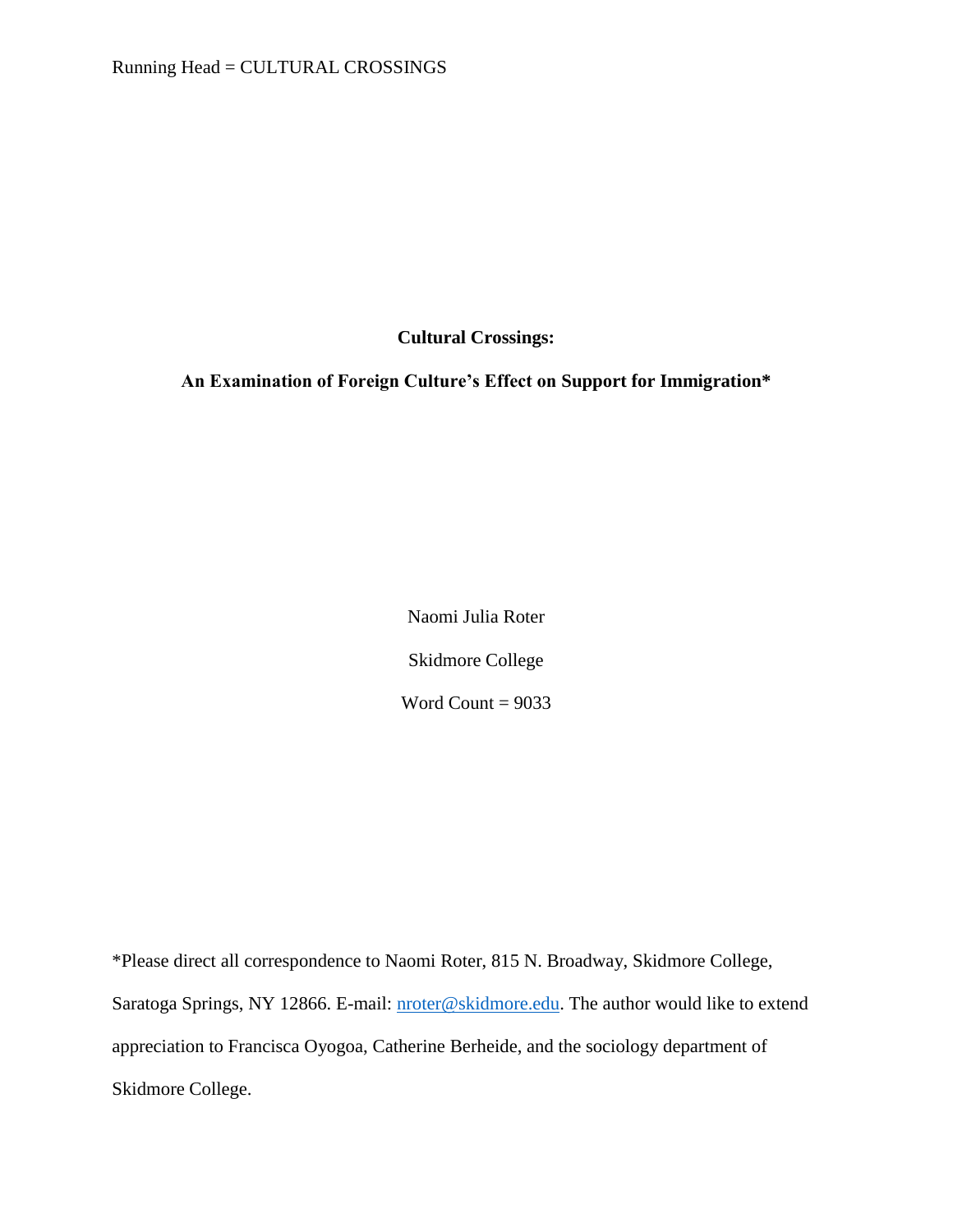# ABSTRACT

Immigration to the United States has been a prominent concern throughout U.S. history, but foreign culture's influence on immigration attitudes has largely been ignored in previous research. To explore the tensions between native-born and foreign-born residents in the United States, this study turns to Social Identity Theory. The theory explains ingroup and outgroup relations and how a dichotomy is created to separate the "self" from that of the "other." Using the 2004 General Social Survey (GSS), this paper examines how believing that foreign films, music, and books damage our national and local cultures influence support for immigration to the United States, controlling for how Republican the respondent is and their highest level of education completed. The sample  $(n = 1059)$  is compiled from a nationally representative pool of non-institutionalized U.S. residents aged 18 and older who identify politically as Democratic, Independent, or Republican. Consistent with Social Identity Theory, the findings suggest that respondents who believe foreign culture damages our national and local ways of life are less supportive of increasing immigration to the United States. Although it is a weak relationship, the data show that even after controlling for strength of political affiliation and years of school completed, how the respondents answer the foreign culture question is a statistically significant  $(p < .01)$  indicator of their support for immigration. These findings suggest that the arts and familiarity with other cultures have the potential to reduce ingroup bias and xenophobic attitudes.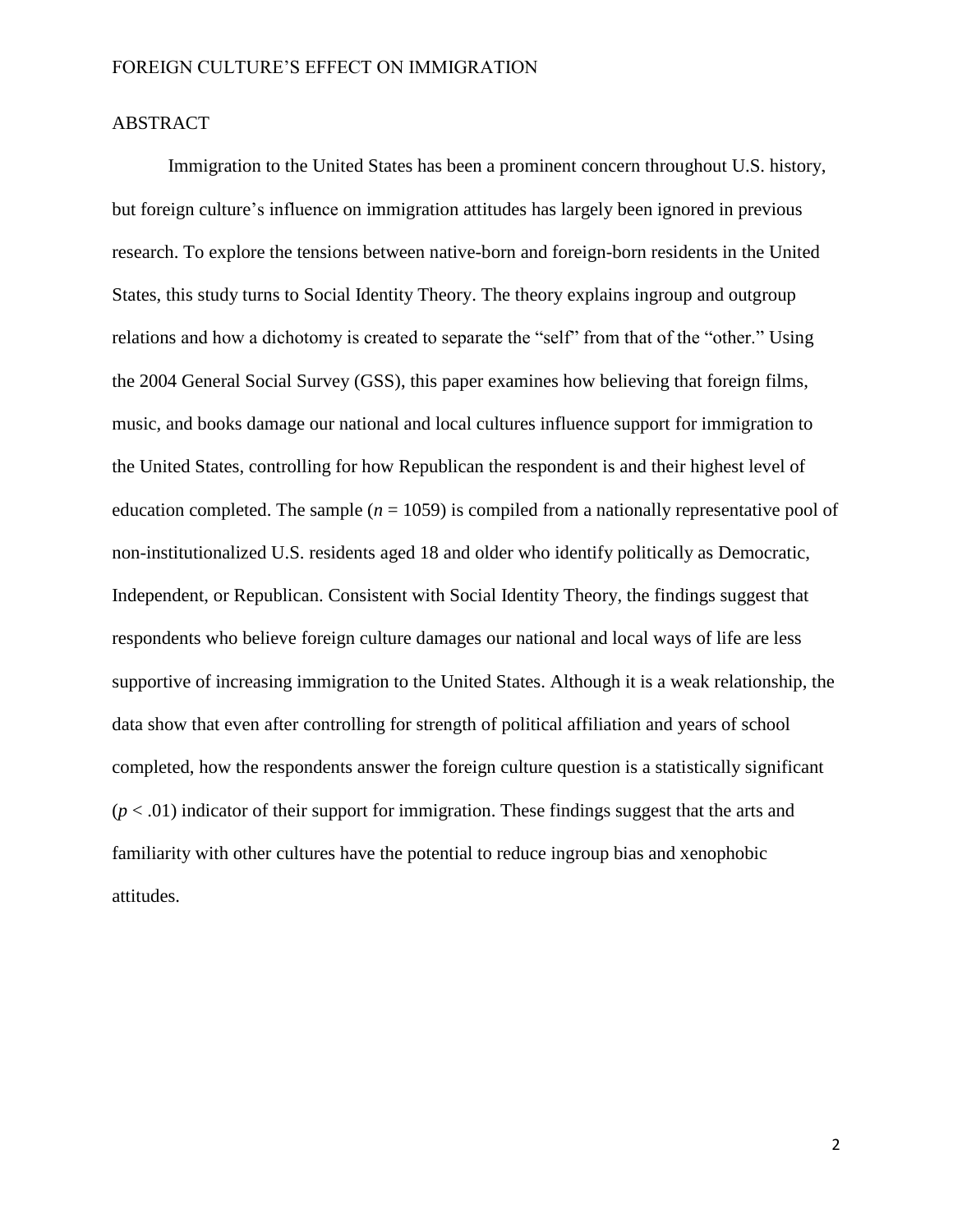# **Cultural Crossings:**

#### **An Examination of Foreign Culture's Effect on Support for Immigration**

The arts vocalize identities, creating an expressive space regardless of individual differences. Artistic outlets exist around the world, representing a sense of belonging and connection. This is important regarding immigration as immigrants bring cultural identifiers with them to feel more at home in a new country. In turn, foreign arts such as films, music, and books begin to grow in the United States as the number of non-native born residents increase. The U.S. has always been a country comprised of multiple ethnicities and cultures; however, immigration acts and regulations implemented since the late nineteenth century restrict those who enter the United States and their rights once a resident. As diversity and the number of non-native born Americans continue to rise, immigration and xenophobia remain prevalent issues. Simultaneously, artistic platforms are becoming more multicultural, influencing the daily lives of

U.S. citizens and affecting views on such topics. The increasing exchange of movies, music, and literature between countries begs the question of how successful these mediums are at bonding cultures and perspectives.

The arts unite people. Whether in a movie theater, at a concert, or individuals around the world reading the same book, humans are constantly sharing knowledge and backgrounds. The potential relationship between believing in foreign culture damages and support for increasing immigration to the United States could have practical implications nationally and sociologically. Increasing the opportunity to learn about foreign identities through popular trends (i.e. Billboard songs, fashion, non-English words or phrases) could non-intrusively shed light on the diverse U.S. population. Moreover, accessible entertainment can lead to greater cohesion and understanding between native- and foreign-born residents. For example, implementing foreign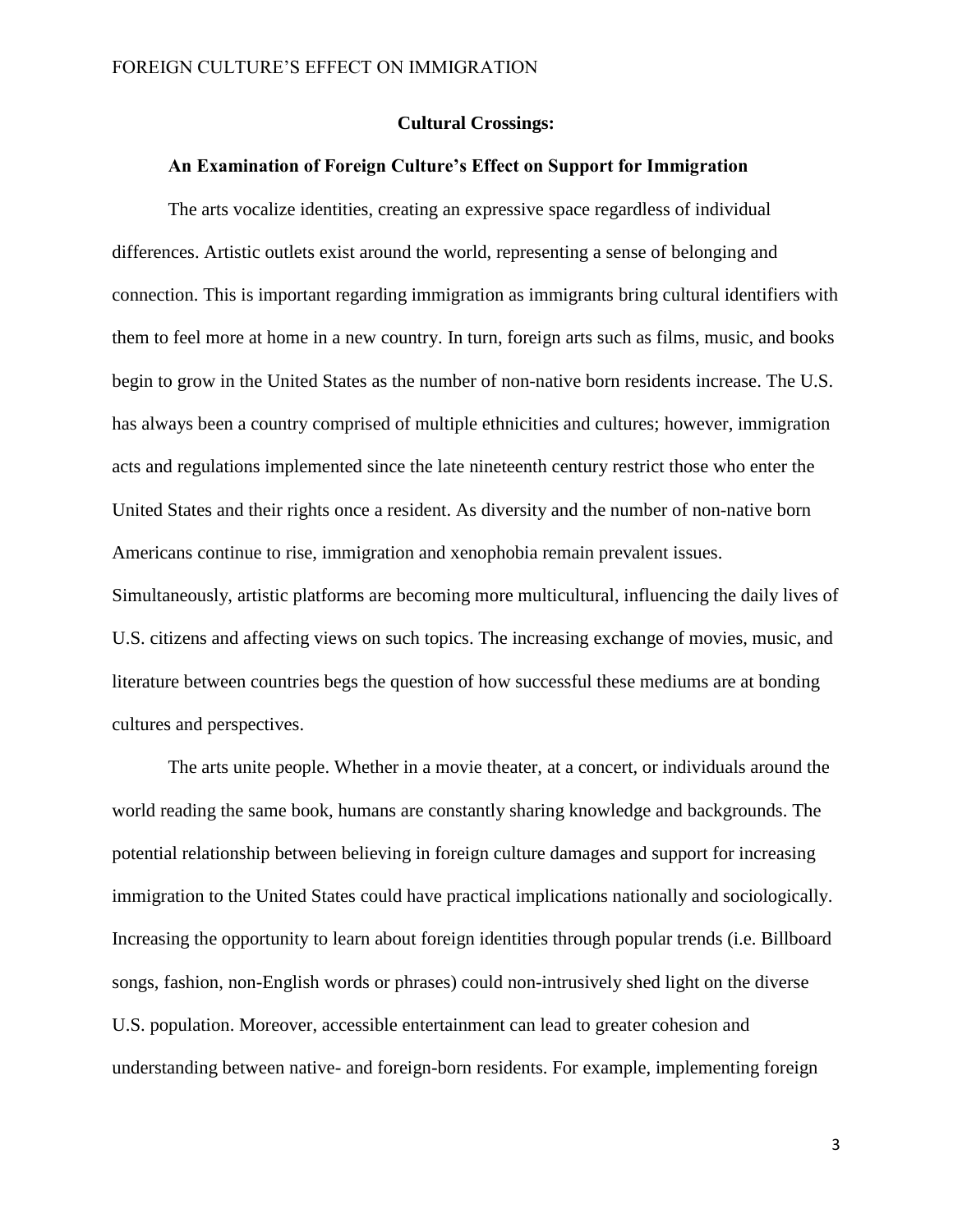culture into the American mainstream as movies, music, and books would allow American children to be exposed to different languages and see how appearances vary around the world. By incorporating foreign culture into curriculums through non-western children's stories or songs, intergroup friendships are more likely to arise. Pettigrew's Intergroup Friendship Theory suggests that "the birth of relationships [between majority and minority members] favors the development of positive visions towards the members of the minority group" (Bergamaschi and Santagati 2019:40). Foreign culture has the potential to ignite intergroup friendships in schools, allowing children to grow up with positive views towards minority members within and outside of a classroom setting.

Sociologically, the relationship between artistic cultural expression and immigration is worth exploring because ethnic groups within the United States are, for the most part, divided. With immigration comes xenophobia: a phenomenon whereby individuals dislike people from countries other than their home nation. Xenophobic attitudes prevent inclusive, welcoming environments. Barriers built by these beliefs are counter-productive as the world is becoming increasingly diverse with the coexistence of multiple ethnic groups in shared spaces. Different forms of global expression, such as films, music, and literature, can aid in erasing or reducing these divisional lines by connecting people universally though expressive outlets. Sociologically, finding common forms of enjoyment and observing their effect on larger issues could help predict future behaviors and trends. Humans are afraid of what they do not know, and the artistic voices found in films, music, and books might be the right style of education to begin the learning process.

To see if foreign culture is effective in changing attitudes, this paper explores the following question: Does believing that exposure to foreign films, music, and books damage our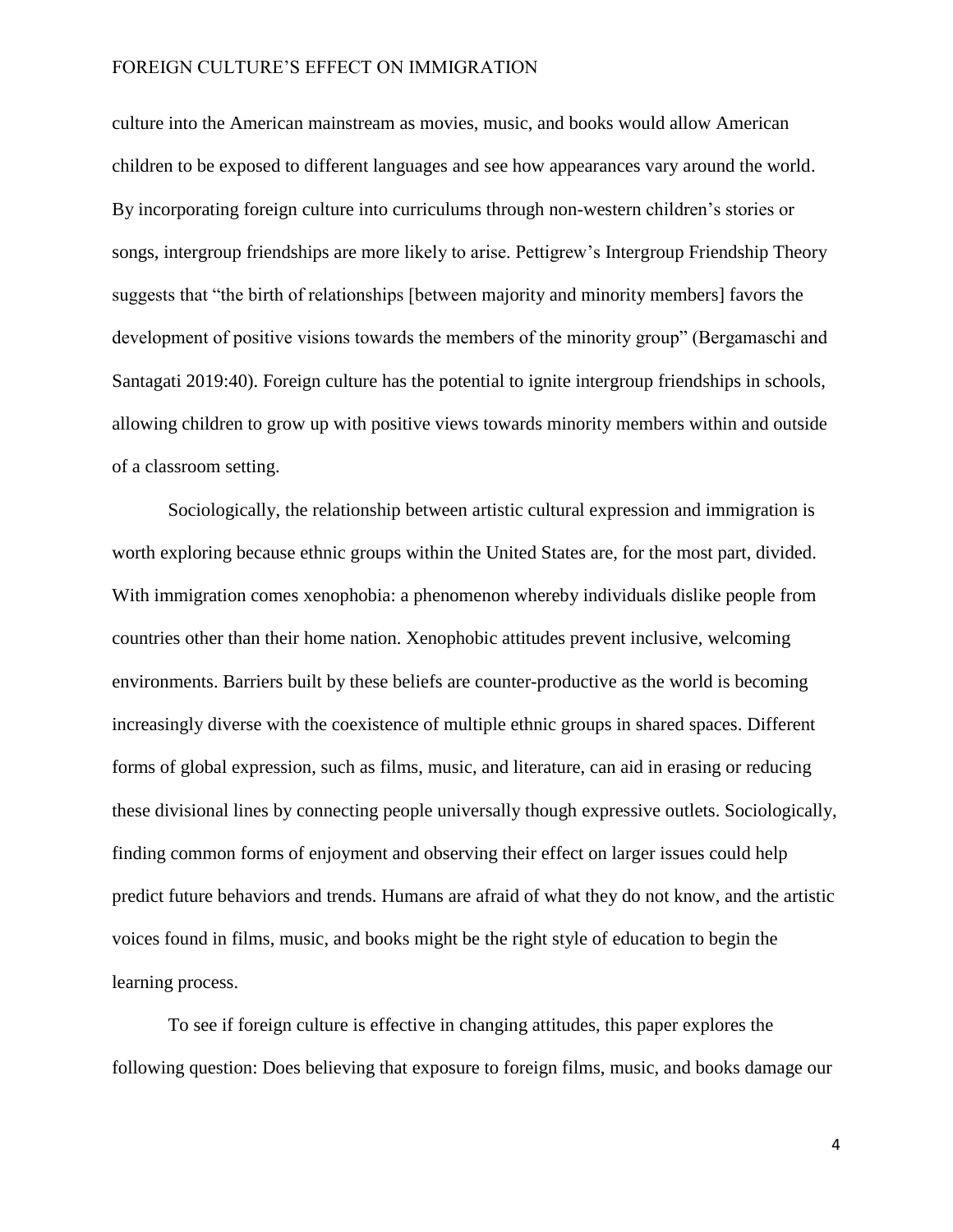national and local cultures negatively influence support for increasing immigration to the United States? Previous literature describes an "us" versus "them" dichotomy (Bakagiannis and Tarrant 2006; Haynes 2005; Kasinitz and Martiniello 2019; Pryce 2018; Smith and Huber 2018) which can be used to explain the separation between the American identity from identities immigrants bring with them when the immigrate. Historically, the U.S. has sought to integrate foreigners into the American lifestyle through assimilation, applying national standards to everyone regardless of their national or cultural origin. This is reflected in the music industry as artists with lighter skin tones have higher chart rankings than their darker skin toned counterparts (Laybourn 2017). Pressures to integrate were also seen in the history of cookbooks as foreign recipes became appropriated and Americanized (Gvion 2015). While progressive changes are made through widespread global music and refined cookbook recipes, more steps need to be taken to encourage the acceptance of diversity. Moreover, additional research needs to be conducted to identify if foreign culture in the form of movies, music, and books positively influence individuals' outlook on immigration and the role immigrants have in the United States. Therefore, I hypothesize that the more respondents agree that exposure to foreign films, music, and books are damaging to our national and local cultures, the less likely they are to believe that immigration to the United States should be increased.

# THEORETICAL FRAMEWORK

Social identity is a central component to how we define ourselves and make sense of our group memberships in a societal context. Social Identity Theory is important in understanding attitudes towards immigration and immigrants because it highlights how an individual's sense of self impacts their perception of others who are characteristically different (Pryce 2018). Humans vary in gender, race, education, and other demographic variables, allowing for the creation of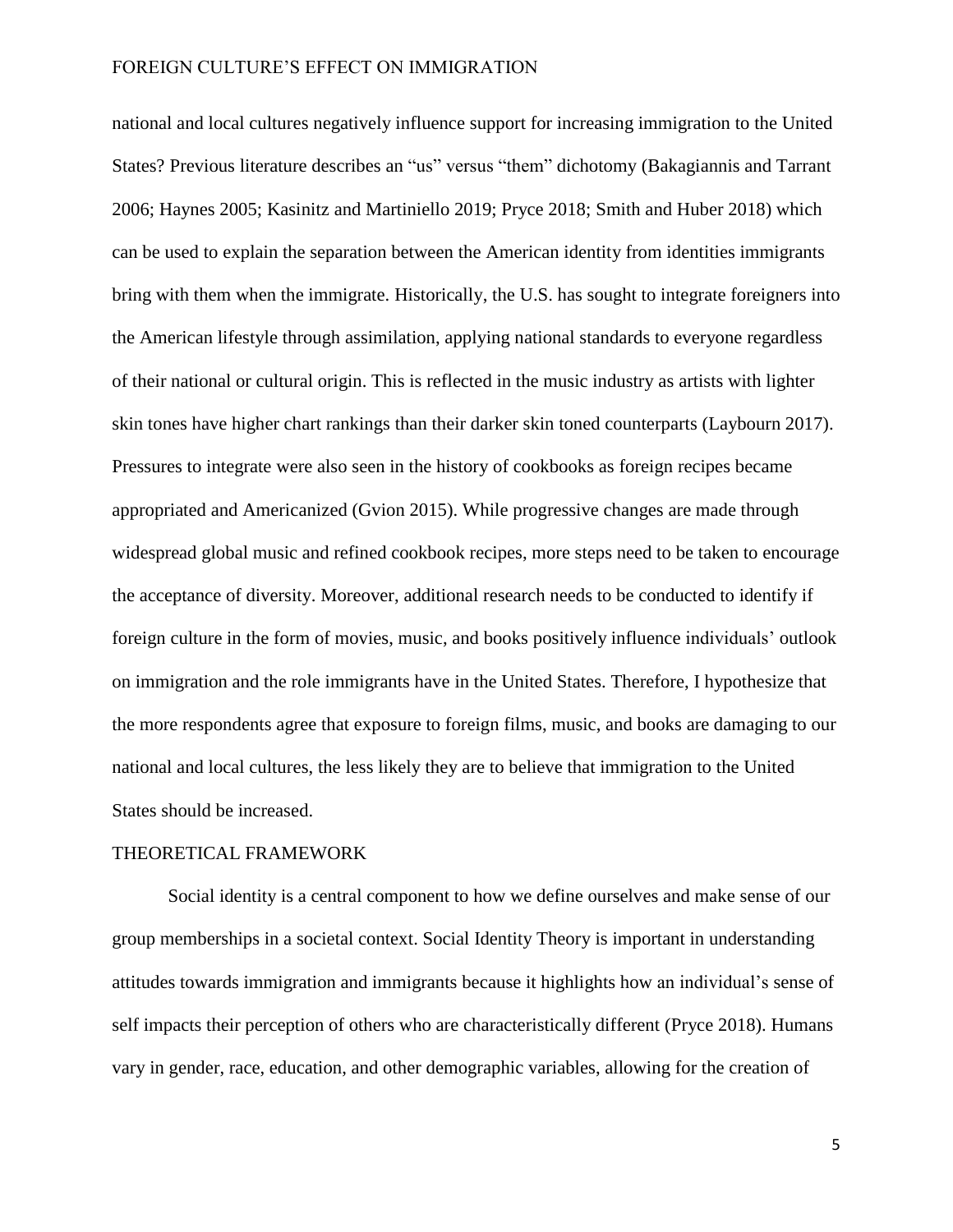unique groups and distinctive identities. Social Identity Theory aids in understanding immigration attitudes because it explains how immigrants and native-born residents define themselves and make sense of scenarios in which they either represent the minority or majority. Consequently, categorizations and stereotypes are used to make sense of how different identities coexist and which social groups are "superior" (Cabaniss and Cameron 2018). The idea of separate group memberships is applicable to the present study because categorizations can encourage negative attitudes towards immigrants as they represent an "otherness."

How individuals identify themselves is also largely related to their physical characteristics, historical ancestry, and language (to name a few). Some immigrants choose to try assimilating by "passing" as white or adopting American names. Others choose to embrace their ethnic identity by, for example, emphasizing their accents (Cabaniss and Cameron 2018). Humans have many social identities, but when immigrants enter the United States, they are often categorized into one. In turn, ingroup and outgroup relations take shape based on race and ethnicity. Social Identity Theory posits that people often favor the group of which they are a member (Bakagiannis and Tarrant 2006), helping boost their self-esteem by believing their group membership is better than others (Lonsdale and North 2009). Thus, the "outgroup" becomes more harshly judged simply based on the criteria of not fitting the identifiers of the "ingroup."

An example of this is the repercussions Muslim Americans or Muslims in the United States faced after 9/11. A horrible act caused by a small group was generalized to the whole ethnic category, resulting in the questioning of all Muslims. A new form of surveillance became established by the states, by other citizens, and by Muslims themselves. In airports, the Transportation Security Administration was put into place. A no-fly list was used for questionable passengers as well as a screening system to flag passengers' names that sound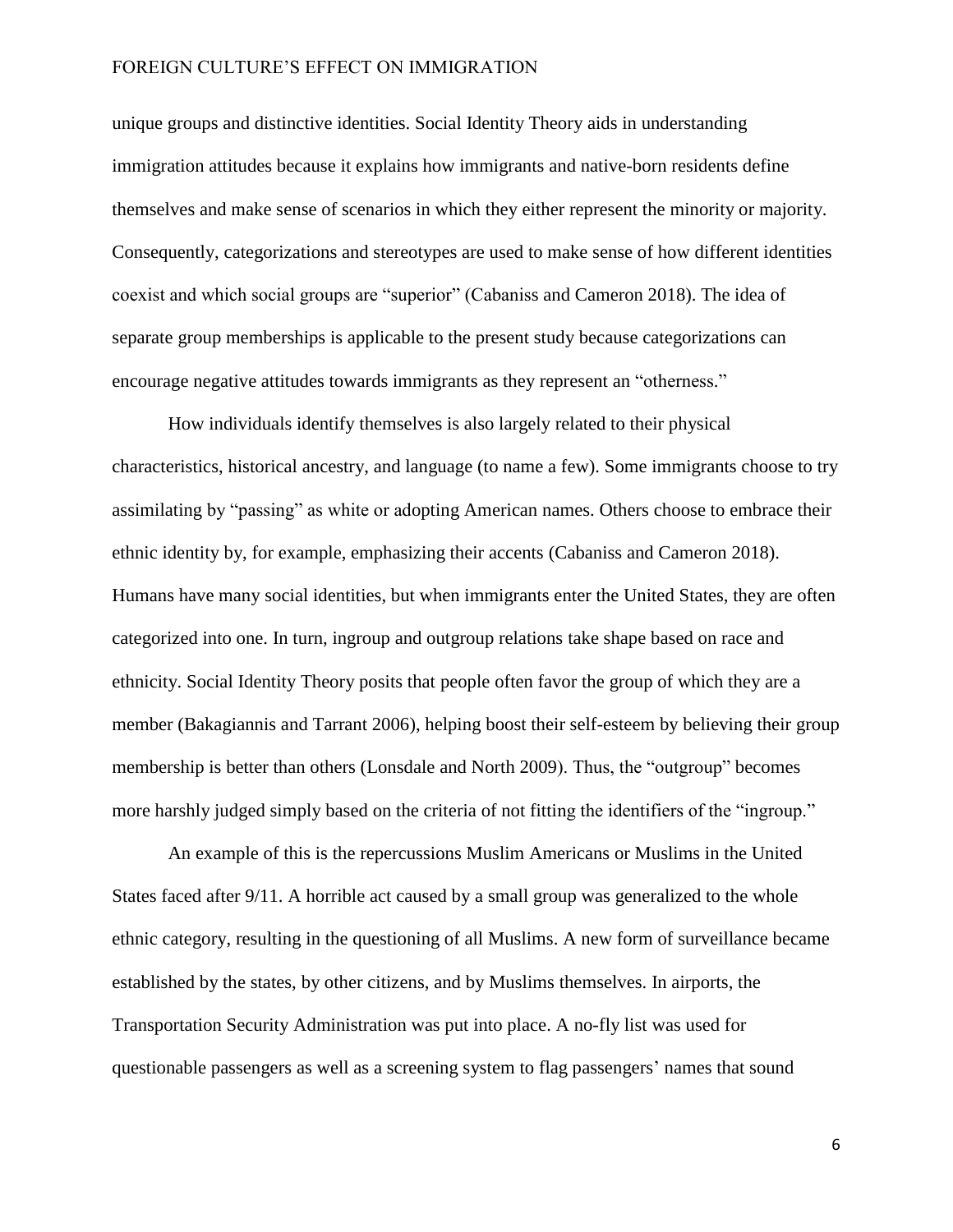similar to those on such list. The surveillance and screening process begin from the moment Muslims get their tickets to when they are at the gate. The second type of surveillance is by other citizens. For example, verbal abuse towards women wearing a hijab. Lastly, Muslims begin questioning themselves, reclaiming their identity or, more commonly for men, opposing it. This means avoiding certain conversation topics in public or at work, silencing themselves to not risk standing out in a negative light (Salod 2019). The "ingroup" versus "outgroup" positions are clearly enforced in an extreme way as seen with many immigrant/immigration policies and practices since the creation of the United States. As Social Identity Theory claims, we get to choose our identity, but immigrants in the United States up against xenophobic attitudes and stereotypes are often prescribed false ones. It is worth noting that while members of the "ingroup" in the United States (white Americans) commit terrible acts such as school shootings, rape, and have historically mistreated African Americans, the Japanese, and other ethnic groups, there is no surveillance on white Americans like there is for Muslims.

This paper aims to explore how the presence of foreign films, music, and literature influence respondents' views on immigration, and consequently, how differing identities are seen to hinder or strengthen the United States. However, something to consider is the power the arts have in creating bonds and friendships. A former study found that a "shared musical preference can be used productively to improve intergroup relations" (Bakagiannis and Tarrant 2006:135). Music can be used as a device to understand one another, providing lenses to understand unfamiliar cultures and experiences. While the challenge for equal representation persists, it has been found that "music can successfully communicate emotional meanings across different cultures" and can reduce prejudices (Clarke, DeNora and Vuoskoski 2015:74). Music as a unifying device is a crucial finding, demonstrating that empathy and positive views towards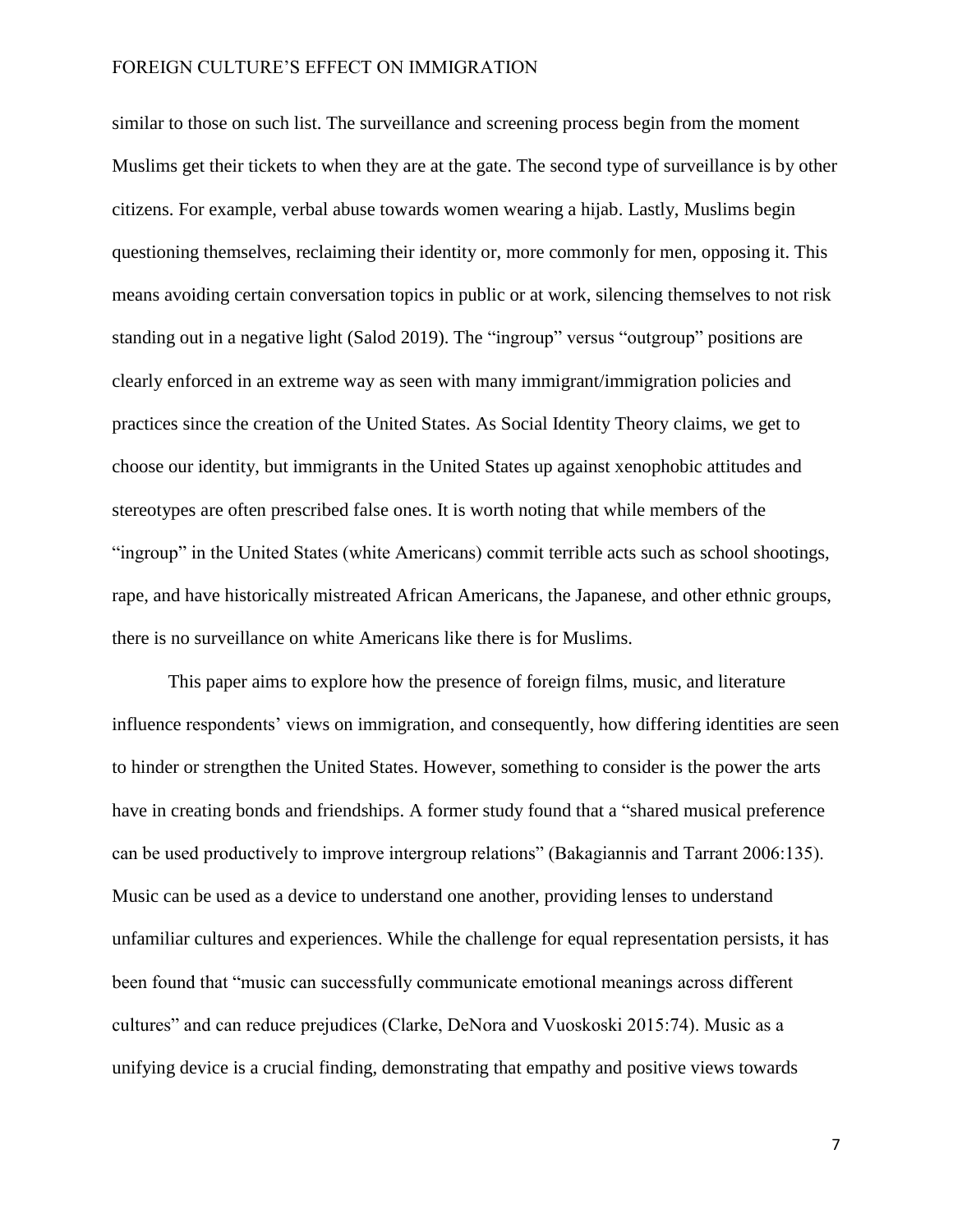others can exist simply by listening to melodies, rhythms and/or lyrics. Immigrants and natives alike try to understand how they belong in a diverse country, but artistic platforms offer modes of expression that carry the potential to erase stereotypes and prejudices. Social Identity Theory is how we identify ourselves, but identifying as movie goers, listeners of a certain type of music, or readers of a literature genre can begin to erase "ingroup" and "outgroup" racial and ethnic divisions.

#### LITERATURE REVIEW

The arts and diverse cultures are influential in everyday life. This paper will explore how believing that exposure to foreign films, music, and books damage our national and local identities influence the support (or lack thereof) towards increasing immigration to the United States. By exploring how "foreignness" is perceived, we can begin to disentangle the consequences of negative perceptions and what it means for foreign cultures to integrate into the American lifestyle. This will be reviewed by first examining the prevalence of xenophobic attitudes throughout U.S. history. Secondly, I will look at how the "other," created from xenophobic beliefs, is translated into the media. Following, I will examine how nationalism encourages assimilation, but also authentic cultural representations. Finally, I will explore the fate of xenophobia and to how this paper will contribute to the current literature.

# *Xenophobic Views Towards Immigrants*

Xenophobia, the fear or prejudice of others from another country, has been a prevalent issue throughout U.S. history. While stereotypes about African Americans were widespread during and after the time of slavery, the Chinese Exclusion Act of 1882 was the first time in U.S. history where a policy excluded immigrants based on nationality and race. The act was repealed in 1943, but all legal racial restrictions were not removed until 1965. At the start of the act, many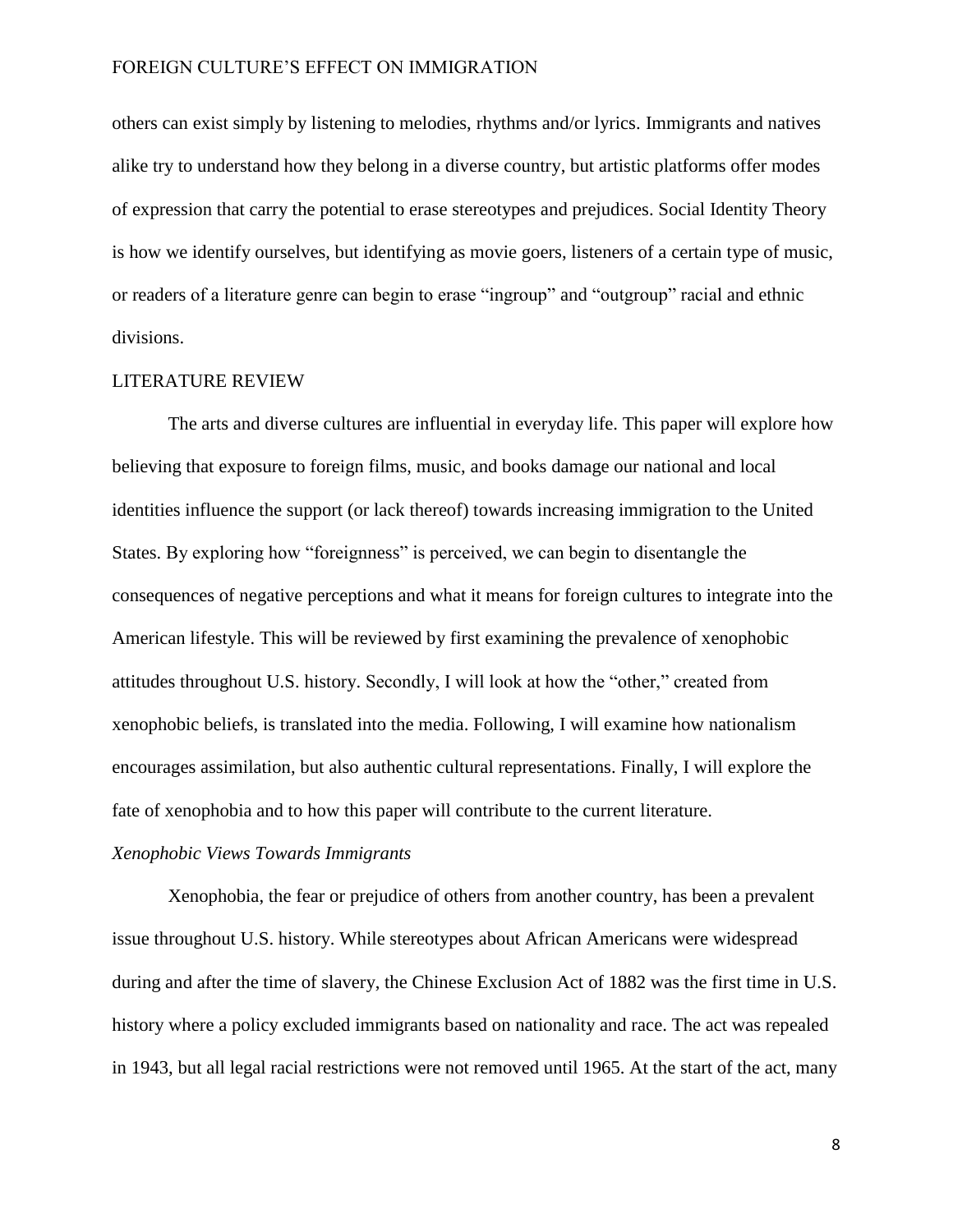beliefs were disseminated about Chinese immigrants such as being unfair competitors in the job market, and as dangerous, violent (especially men), and diseased people (Kil 2012).

This was just the beginning of policies against immigration to the United States. In 1954, the Eisenhower Administration began deporting hundreds of Mexican workers under "Operation Wetback." Again, the increased competition in the labor market made many U.S.-born residents fear unemployment. A couple decades later, the Immigration Reform and Control Act of 1986 punished employers hiring unauthorized workers. In 1993, the Anti-Terrorism and Effective Death Penalty increased the types of crimes that could lead to immigrant deportation. The acts listed here are only a few out of many. Ultimately, immigration to the United States meant criminalizing illegal entry, and after 9/11, meant deporting immigrants with the smallest infractions on their records (Hammond 2011; Obinna 2018a; Obinna 2018b).

September  $11<sup>th</sup>$ , 2001 severely impacted the impressions native-born U.S. residents had on immigrants as the Bush Administration "declared a Global War on Terrorism" (Hammond 2011:739). The administration fostered fear through the media while newly created laws and regulations appeared to be controlling the situation by specifically targeting Arab, Muslim, and Mexican immigrants. Concerns for safety and immigration were conflated; as a result, people were subject to deportation through, to name a couple, Patriot Act for "suspicion of terrorist involvement" (2011:743) or Social Security fraud. While many immigrants were criminalized, they were not given time to obtain adequate legal support, making their trials unfair. Despite efforts to control immigration, the harsh regulations produced counterproductive results. Increasing border control simply made immigration more dangerous, but not impossible. Extra security also made immigrants in the United States less likely to return to Mexico or their country of origin. In fact, the number of unauthorized immigrants increased, demonstrating the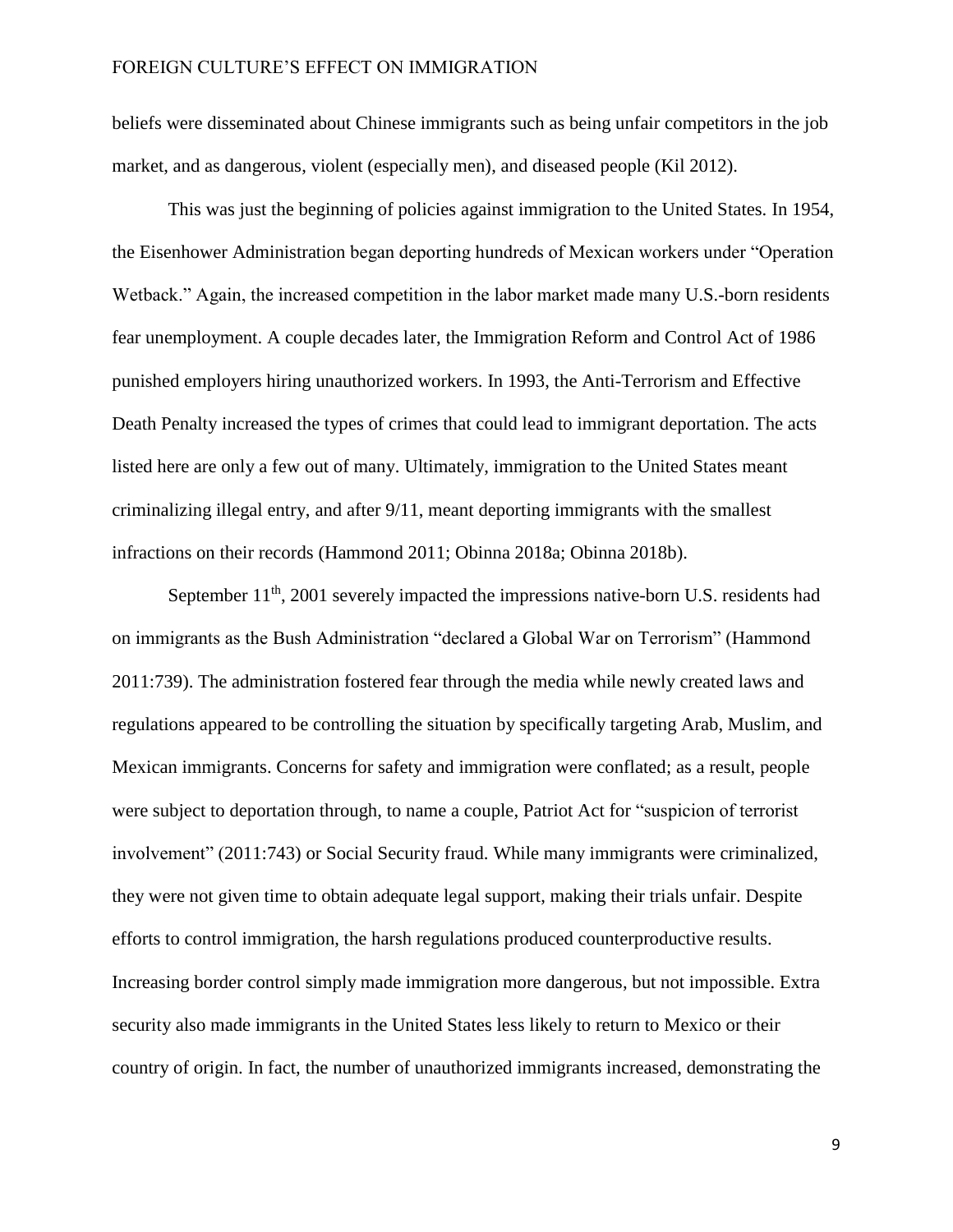inefficiency of the money put into extra security and armed forces. However, the presence of more immigrants in the United States does not necessarily alter negative mindsets established centuries ago.

About 140 years after the Chinese Exclusion Act, the same negative attitudes towards immigrants still exist in the minds of many Americans. This is in part due to the salience of patriotism and nationalism. Patriotism is the pride and attachment one has for their country while nationalism distinguishes one's own nation from others (Pryce 2018; Willis-Esqueda, Delgado, and Pedroza 2017). Xenophobic attitudes arise out of strong nationalistic sentiments as individuals from other countries threaten the local culture, challenging its identity. They also threaten the economy and culture of the United States as more people become available for cheap labor, and foreign traditions question the norm (Pryce 2018). To maintain a national identity, immigrants are commonly seen as criminals, dangerous people who should not be welcomed into the host nation (Bergamaschi and Santagati 2019; Kil 2012; Obinna 2018a; Pryce 2018). Essentially, strong national attachments can lead to greater hostility towards foreigners entering the country (Creighton 2015).

The distinction between "us" and "them" became established as the need to clarify "true Americans" arose out of national threats. Even at the dietary level, dishes from other countries were historically modified to local tastes. Ingredients that immigrants would bring with them would be unacceptable in American kitchens because using them would mean accepting foreign cultures within the American context (Gvion 2015). However, the separation of the "self" and the "other" impacted the kitchens of immigrants more positively. Food represents a sense of belonging, so in an unfamiliar country, food and meals would remind immigrants of a home they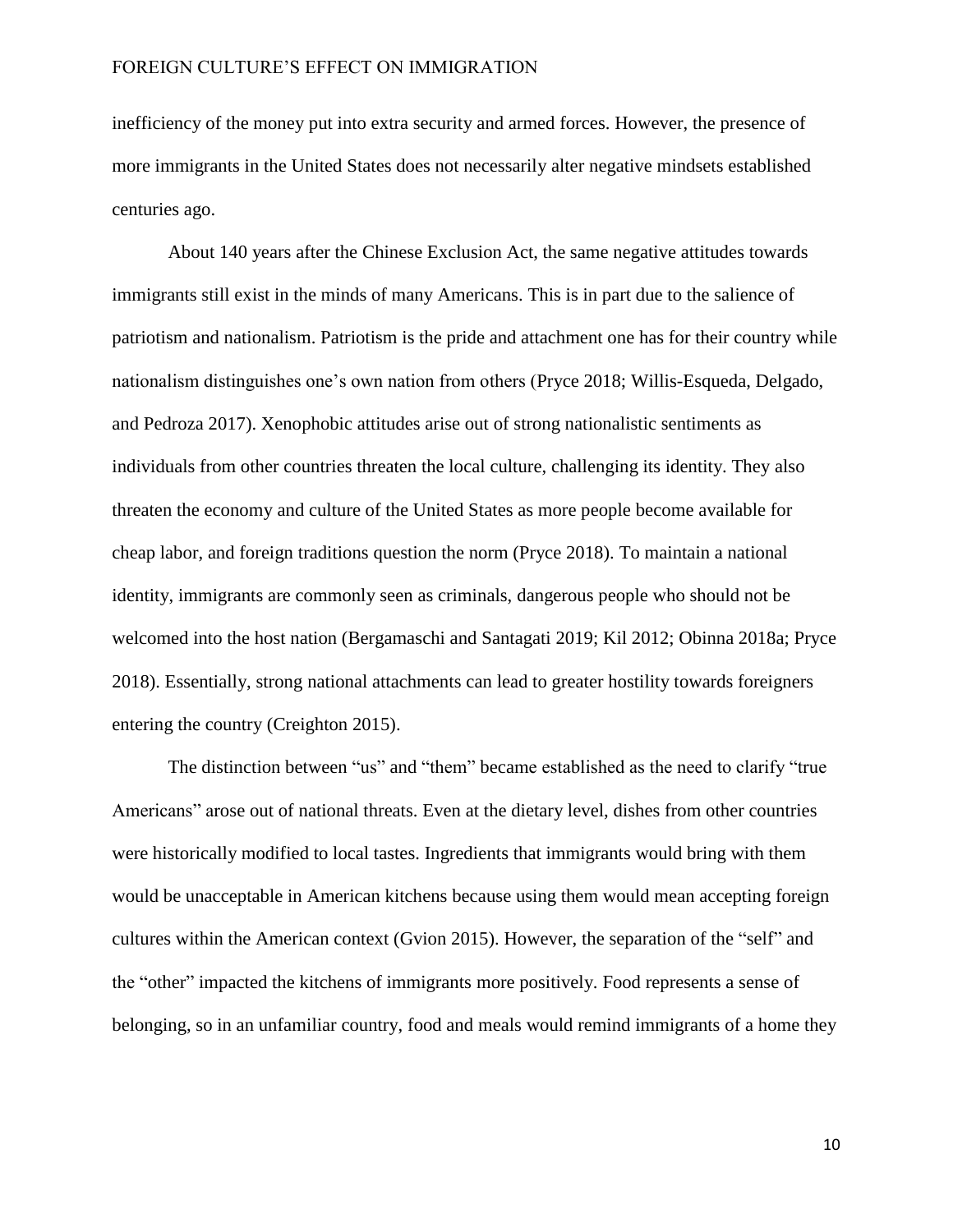left behind. Migrants could bond over similar experiences upon arriving to the United States and over their home cultures (Parasecoli 2014).

The separation of "us" from "them" is not just a matter of ingredients and cooking techniques but is prevalent in everyday life. For immigrant Latinx, it has been found that "working outside of migrant niches is associated with perceived discrimination in a greater number of settings" (Flippen and Parrado 2015:677). Working or being in public places with native residents can lead to natives acquiring xenophobic attitudes and behaviors towards the "other," in this case, Latinx. Whites are viewed as American, therefore, nonwhites automatically become the "other" or "non-American" (Kil 2012; Smith and Huber 2017; Willis-Esqueda et al. 2017). Naturally, this becomes problematic for minority members in the United States as well as those in the majority regarding how people are perceived and treated.

# *"Otherness" in the Media*

As mentioned above, the "otherness" of foreign-born U.S. residents often results in negative conceptions and stereotypes targeted towards these groups. Xenophobic attitudes are created and perpetuated through films, music, and literature. Smith and Huber (2017) found in a content analysis of Hollywood movies featuring Colombian characters that Colombians were often associated with violence and drugs while white men were the heroes and saviors. Expectedly, audiences are going to absorb the stereotypes seen in motion pictures because they are less likely to receive any other type of information on Colombians or minority groups. The "white as American" depiction is perpetuated while an "otherness" is continuously enforced.

This was also found in a study by Khanna and Harris (2015) whereby sociology students watched television shows on ABC, CBS, NBC, or FOX, noted the racial composition of the characters, and observed what characteristics they expressed. Not surprisingly, most characters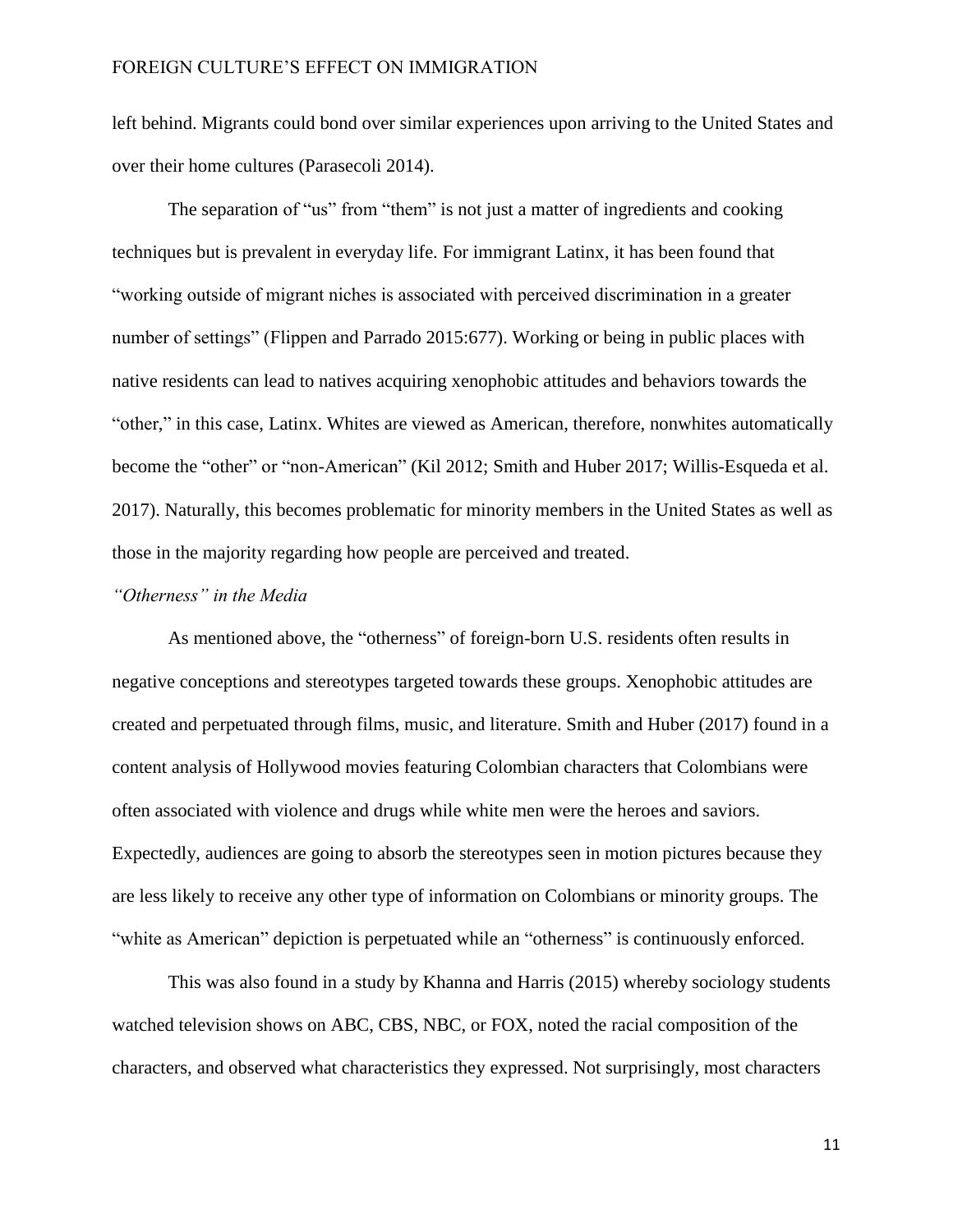with positive traits were white while people of color, Latinos, Asians, Native Americans, and Asian Pacific Islanders were severely underrepresented (unless on their own channel), or not represented at all. These characters typically were portrayed as having negative characteristics such as being unintelligent or overtly sexual. Moreover, minority characters would represent "token characters," few members of the cast that made the show appear to be more diverse than was the reality (2015:43). When shows appear to be inclusive of other races and identities, the characteristics and roles given to minority member characters often perpetuate stereotypes embedded in the history of the United States to appeal to the network´s audience. Ultimately, white supremacy is still expressed and encouraged.

Seeking an "otherness" is also seen in audiences of foreign films and listeners of world music. As Bergfelder (2005:328) analyzed in Britain, subtitles for foreign films are often challenging in terms of adding a level of work to understanding the story; therefore, those who typically attend foreign movies are the "art-house audiences." Although Spanish is more common nowadays in American television and movies, films with subtitles are not commonly shown in theaters because it is the white middle and upper classes who view these "more sophisticated" films. World music also faces this same challenge (Haynes 2005). White consumers often seek a musically authentic experience of cultures outside of Western traditions. Again, this creates an "us" versus "them" situation whereby consumers look for something different, something they do not encounter daily. Looking for an "otherworldliness" or "exoticness" reaffirms white as the norm, otherwise world music would not just be from non-Anglo-Saxon countries. Since world music consumers are typically white or the ethnic group from where the musical genre originated, performances are encouraged to sound a certain way, preferably without the western influence of electric guitars or amps. Moreover, having a genre of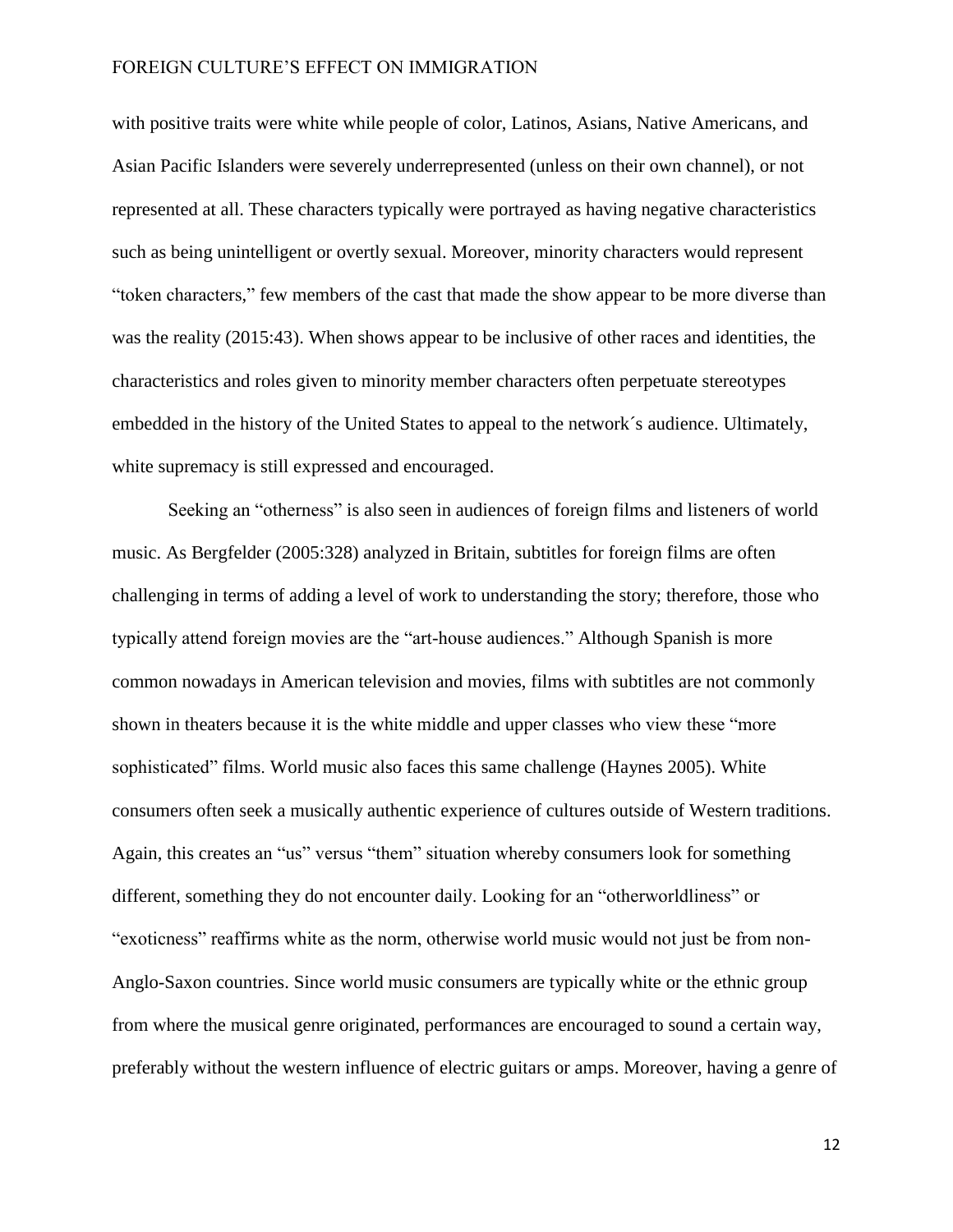"world music" questions who can perform what type of music and what makes music sound authentically like the "other."

# *Assimilation and "Authenticity"*

The assimilation of foreigners into American society has historically been an endeavor to remedy the reduced cohesion brought by different cultures. For example, from the 1850s to 1880, foreign recipes were appropriated and Americanized. Immigrants' knowledge was disregarded, their food depicted as an obstacle preventing their assimilation into America (Gvion 2015). Classical Assimilation Theory posits that immigrants' cultures and behaviors are the root problems leading to discrimination and negative stereotypes from native-born residents (Flippen and Parrado 2015). From this perspective, native-born residents are attacked on their national identity and immigrant assimilation would relieve tensions. However, when immigrants do not assimilate, they pose an even a bigger threat to the national and local cultures (Kil 2012). For this reason, certain policies are put into place, such as the 'identity policies' in France that prohibit wearing religious symbols in public schools (Bergamaschi and Santagati 2019). By changing the appearances and behaviors of the "other" to strive for societal homogeneity, nations aim to maintain their distinctiveness.

More than nationally, American assimilation has progressed into a global phenomenon. Achterberg et al. (2011) found that between the popular music charts in America, the Netherlands, France, and Germany, there was much American influence before 1989. Following 1989, the countries returned to producing songs in their native languages, reaffirming themselves as their own nations. Another study by Janssen, Kuipers, and Verboord (2008) analyzed how international arts were covered in arts journals from 1955-2005 in the same countries as the aforementioned study: the United States, the Netherlands, France, and Germany. They found that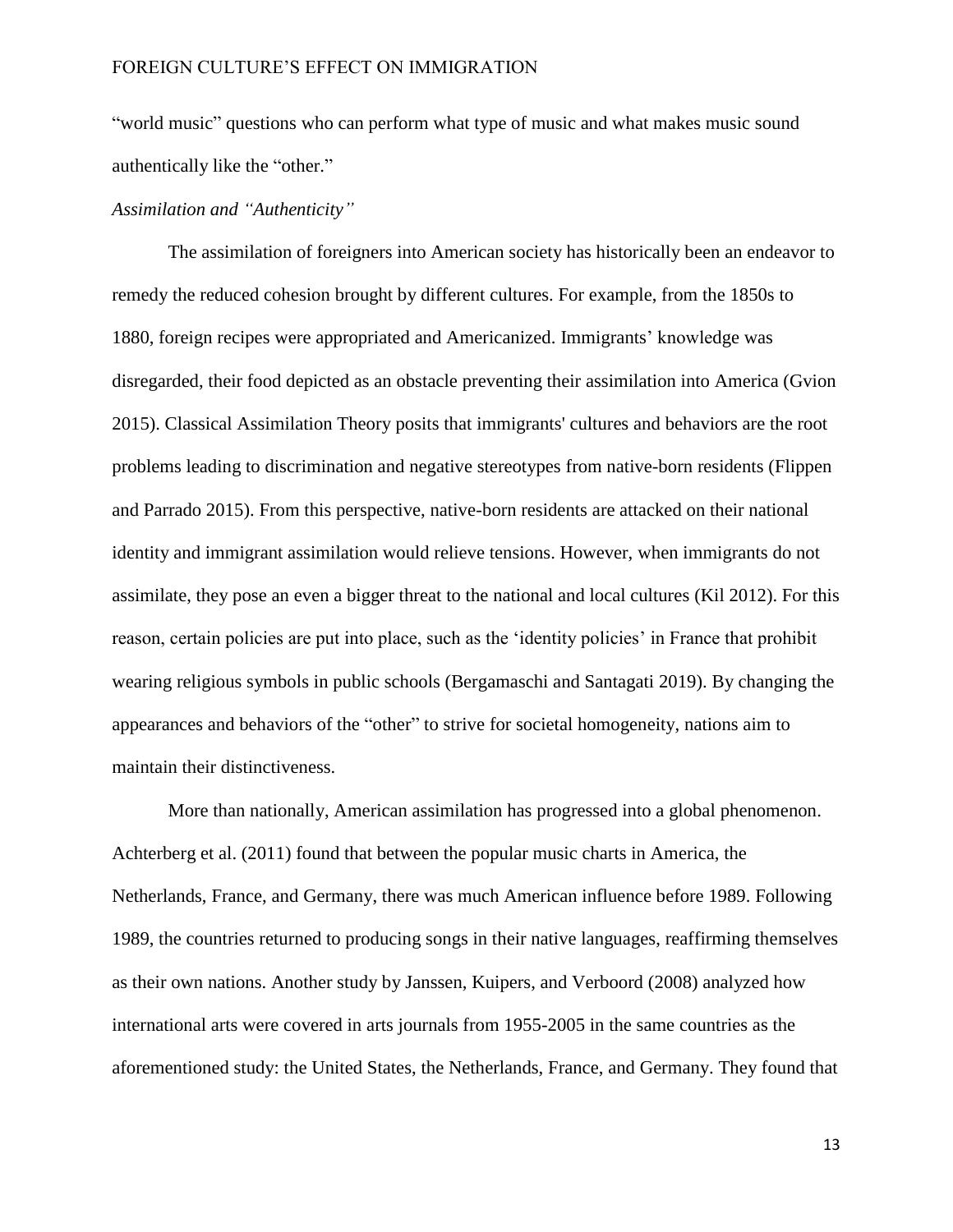the American journal, the *New York Times*, covered more national arts as opposed to the other countries that grew in international coverage over the 50-year period. Within the international coverage, many articles and references were about the United States. These findings suggest that assimilation to American culture projects onto other countries and is globally influential. Further, English is more frequently learned worldwide, particularly as speaking other languages is not as encouraged in the United States. Therefore, the accessibility of American and British arts is greater than the spread of non-English content. This supports the assimilative aspirations of Western Europe and of the United States.

With increasing assimilation, what can we call authentic? In today's markets, people look for authenticity as a selling point. For example, white corporate owners use the rawness of rap music and artists as a marketing strategy. Still, when it came to the Billboard Rap Chart Rankings from 2007 to 2011, "lighter skin toned artists ha[d] a positive and significant effect on chart ranking" (Laybourn 2017:2096). If listeners believe the music is authentic, why should skin tone still matter? Xenophobic and assimilative perspectives are at play even as rap music becomes popularized and widely shared.

Nevertheless, increasing hybridity in societies may suggest that times are changing from the "us" versus "them" dichotomy. Kasinitz and Martiniello (2019) write about hybridity in music, the blurring of genres that ultimately produce widely accepted work. When history is broken down, expansions, diasporas, or any movement of people have led to cultural blending. Origins of languages trace back to Greek, Latin, or Arabic roots. Within Asia and the Middle East, there are similarities in musical instruments from the Silk Road trading. Even in fashion, inspiration is taken from other countries to produce different designs. As globalization continues, daily lives become increasingly intermixed with multiple cultures. This then begs the question of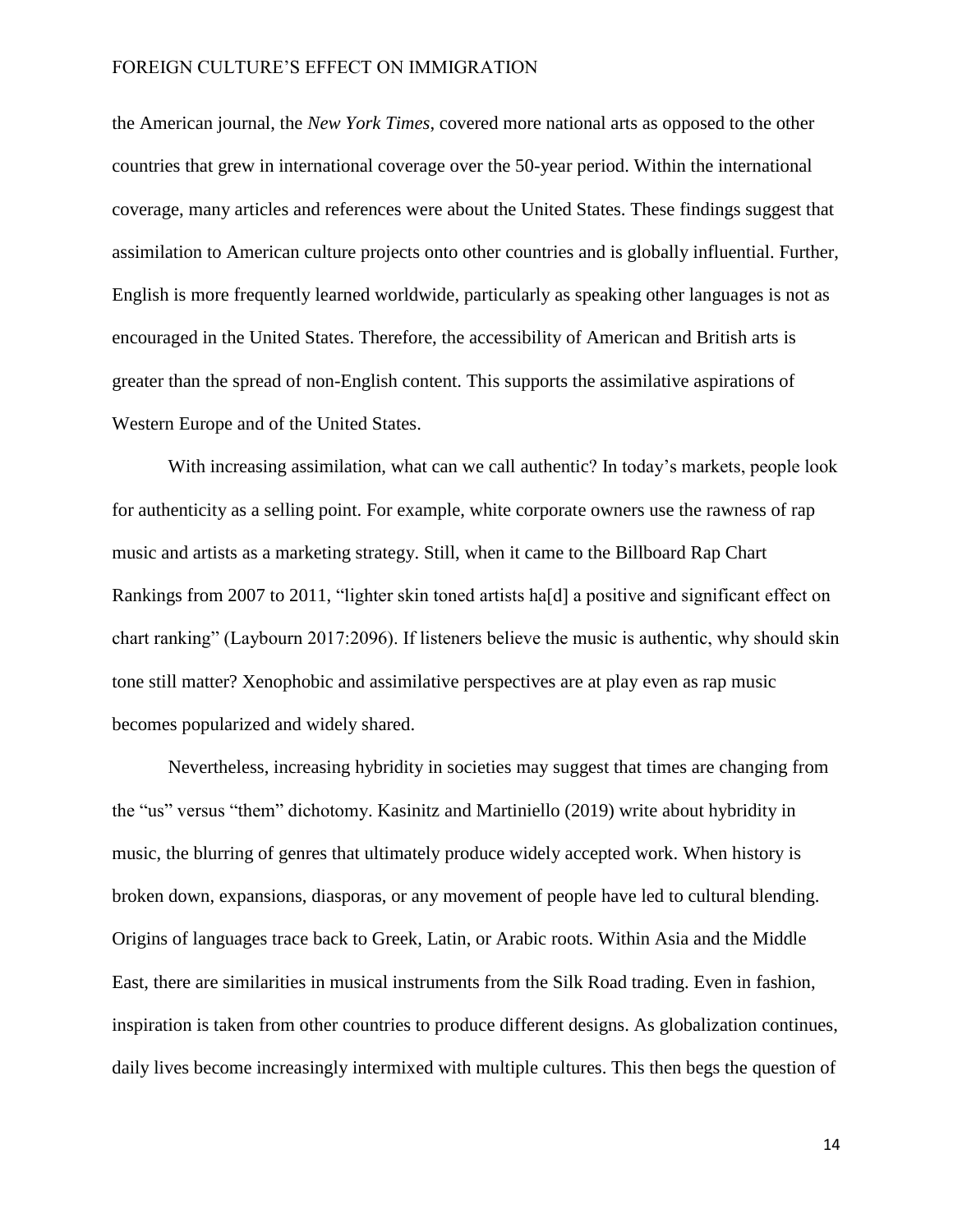why certain cultural artifacts are negatively received if we frequently experience cultural hybridity.

#### *Looking Forward*

While the themes mentioned above are just the start of the conversation, they explain why movements towards cohesion have been stunted. Historical segregation and the belief in separate identities inhibit progress toward inclusivity. The irony in segregation is that "all human beings alive today are likely to share at least one common ancestor born a few thousand years ago" (Perez and Hirschman 2009:12-3). Humans are related despite physical differences, and yet the white ideal is still enforced. Interestingly, higher rates of intermarriage in today's societies will increase ethnic mixing, straying away from single identities. This is important because as time progresses, our ancestry will become less distinct and how we identify ourselves will differ as categorization includes more than one label ethnically and racially (Perez and Hirschman 2009). Although today there are xenophobic attitudes and a declared "other," this is likely to fade over time as the blending of different cultures blurs the divides that biases are based on.

"Otherness" is also likely to fade as commonalities and knowledge about different social groups grow. Previous research has found that individuals who like a certain genre of music are more likely to positively view other fans of that same genre and attribute negative characteristics to fans of a genre they do not enjoy. They form an ingroup favoritism towards their own members, positively viewing themselves and others like them (Bakagiannis and Tarrant 2006; Lonsdale and North 2009). But, when told that outgroup members also have similar tastes in music, individuals become more positive towards them (Bakagiannis and Tarrant 2006). Once people notice similarities or shared characteristics with "others," their dislike for them begins to fade. This happens because if "others" are members of their social identity group, and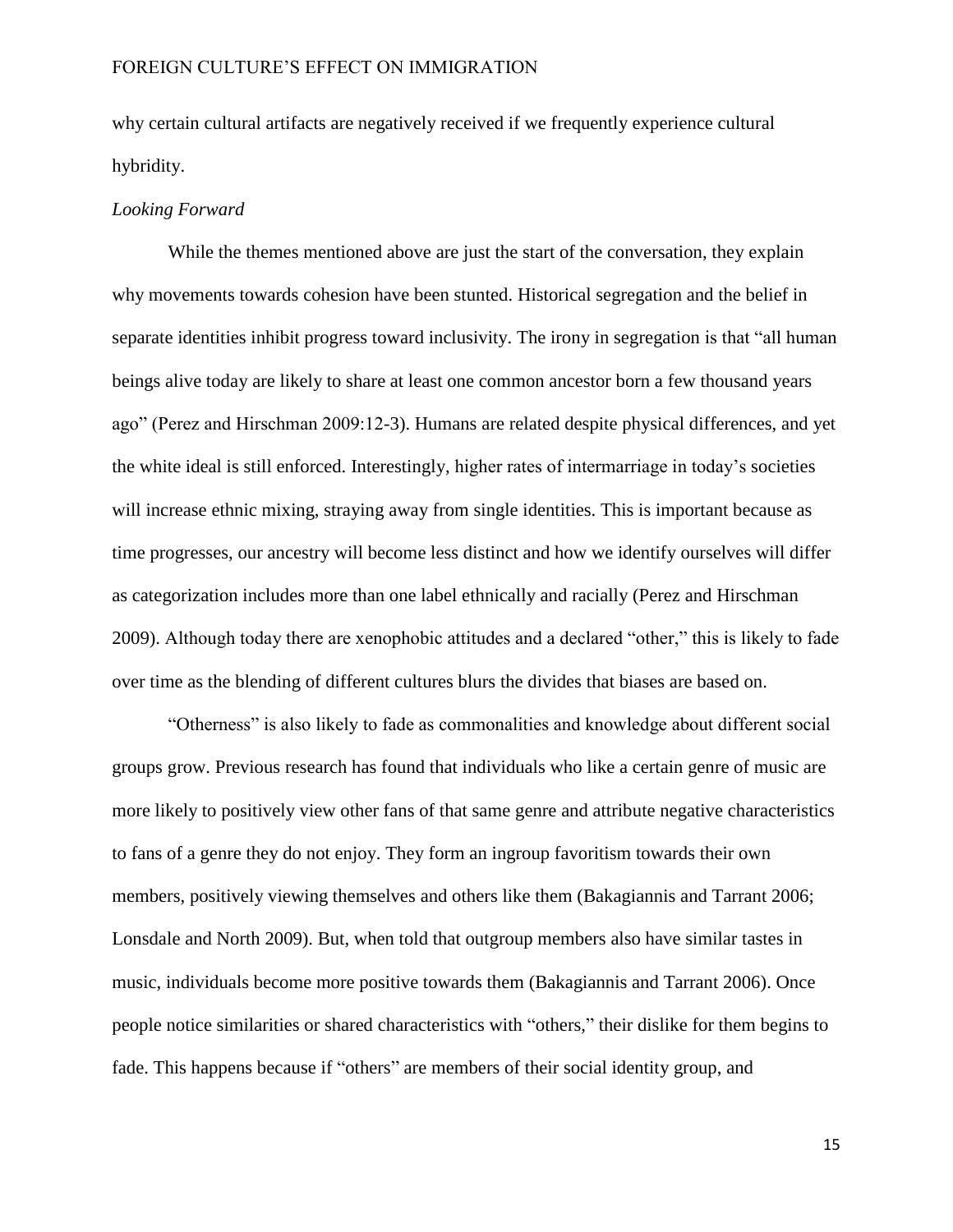individuals want to view themselves in a positive light to increase their self-esteem, individuals will see those "others" more positively as well, by extension (Lonsdale and North 2009). While these two studies (Bakagiannis and Tarrant 2006; Lonsdale and North 2009) have analyzed musical preferences, the results might be generalizable to films and literature.

Being well educated on different groups is also important as it allows individuals to become more aware, empathetic, and comfortable. A study by Kehus (2012) found that through a multicultural book club whereby a third and fourth grade classroom read multicultural literature, students grew socially by embracing their ethnic identities, taking pride in their backgrounds. Kehus discusses the concepts of the "mirror" and "window," teaching students things (in this case, through reading them stories) that mirror their own lives while also teaching things that are windows into the lives of others, particularly other classmates. Creating a space where children can express their identities and share them, as opposed to suppressing non-American identities, is beneficial for students of all ethnic backgrounds. Offering a welcoming and encouraging space in the classroom to demonstrate an interest and understanding of other cultures has the potential to expand beyond the classroom, eliminating biases towards others who visibly do not share the same group memberships.

Although societies are beginning to break down barriers between social groups, further research is still needed, particularly on how cultural outlets (films, music, books) affect attitudes towards immigrants. As discussed, the history of the United States includes several policies and laws trying to regulate immigration and as a result, built up tensions need dismantling. In trying to figure out ways to do this, previous literature lacks attention to how political views influence foreign culture along with immigration attitudes. This paper will add to the literature on cultural expression and immigration by exploring how the presentation of an "other" through different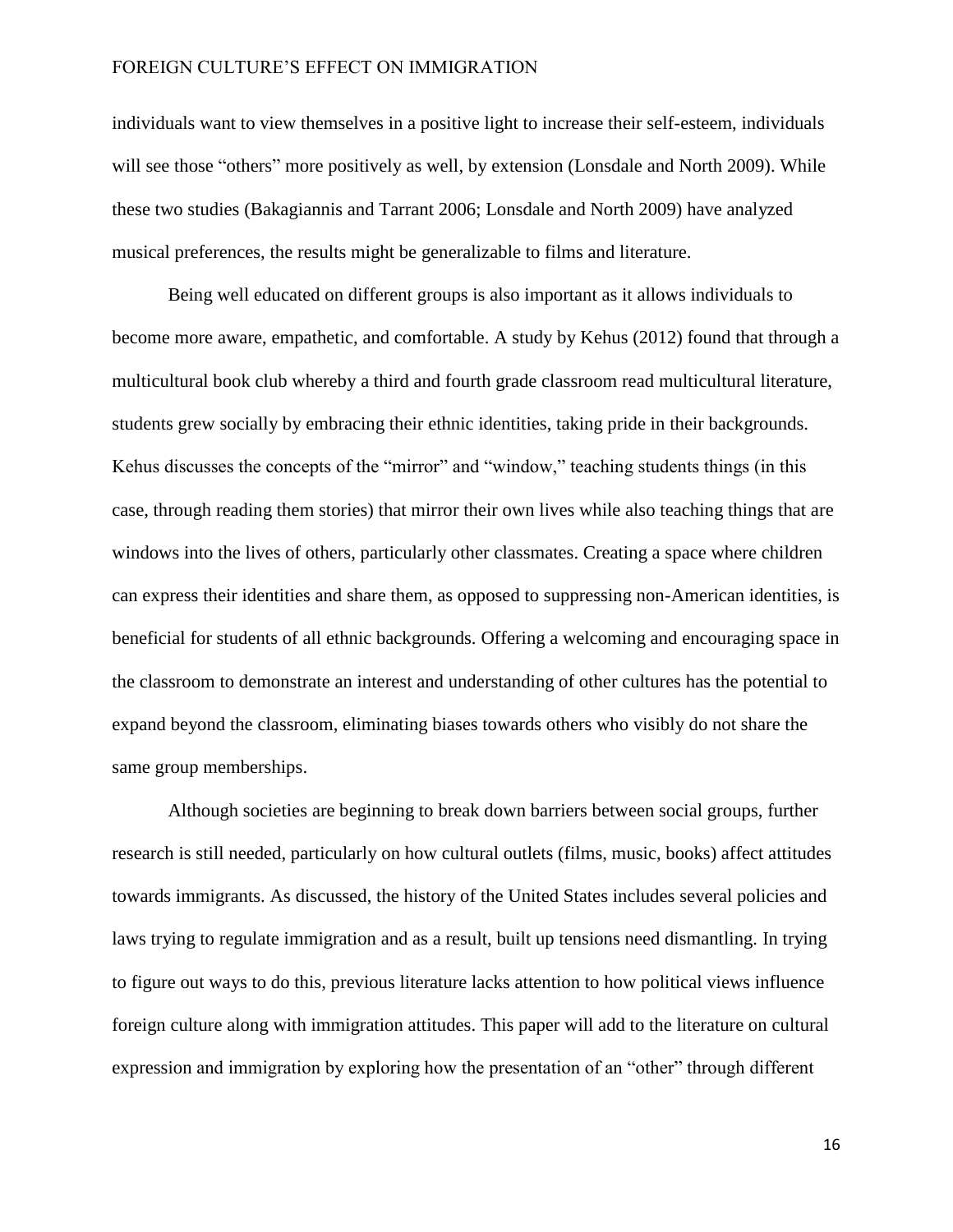mediums from around the world influences how immigrants are viewed in the United States, and how political views and educational attainment further determine progress.

#### **METHODS**

This study uses data from the General Social Survey (GSS) collected in 2004 (Smith, Davern, Freese, and Morgan 2019). The GSS has collected its data from non-institutionalized adults in the United States on a range of topics since 1972 and is used to track trends. The GSS surveys a sample of the American population, randomly selecting participants from across the nation in Standard Metropolitan Statistical Areas or the National Opinion Research Center's Master Sample of non-metropolitan counties. Surveys are completed by face to face interviews or over the telephone in English. The unit of analysis in the GSS is individuals who are noninstitutionalized adults in the United States aged 18 and older. For further information on how the data were collected, see <http://gss.norc.org/>.

The 2004 GSS has 3,628 respondents with a 70 percent response rate. Originally, the sample consisted of 6,260 respondents but after accounting for out-of-scope respondents and non-responses, the sample became smaller. The 3,628 net sample is after sub-sampling, however, for this study I am only analyzing 1,059 of those participants. The smaller sample size is because my independent variable, foreign culture damages, was asked in three out of the six versions of the survey, and only completed by respondents who agreed to answer the self-assessment questionnaire, thus producing a sample size of 1,177. Further, I removed respondents who selected the 'can't choose' or 'no answer' options and those who were not applicable for my independent variable. I also eliminated the "other party" category on the political affiliation variable, reducing my sample to 1,059.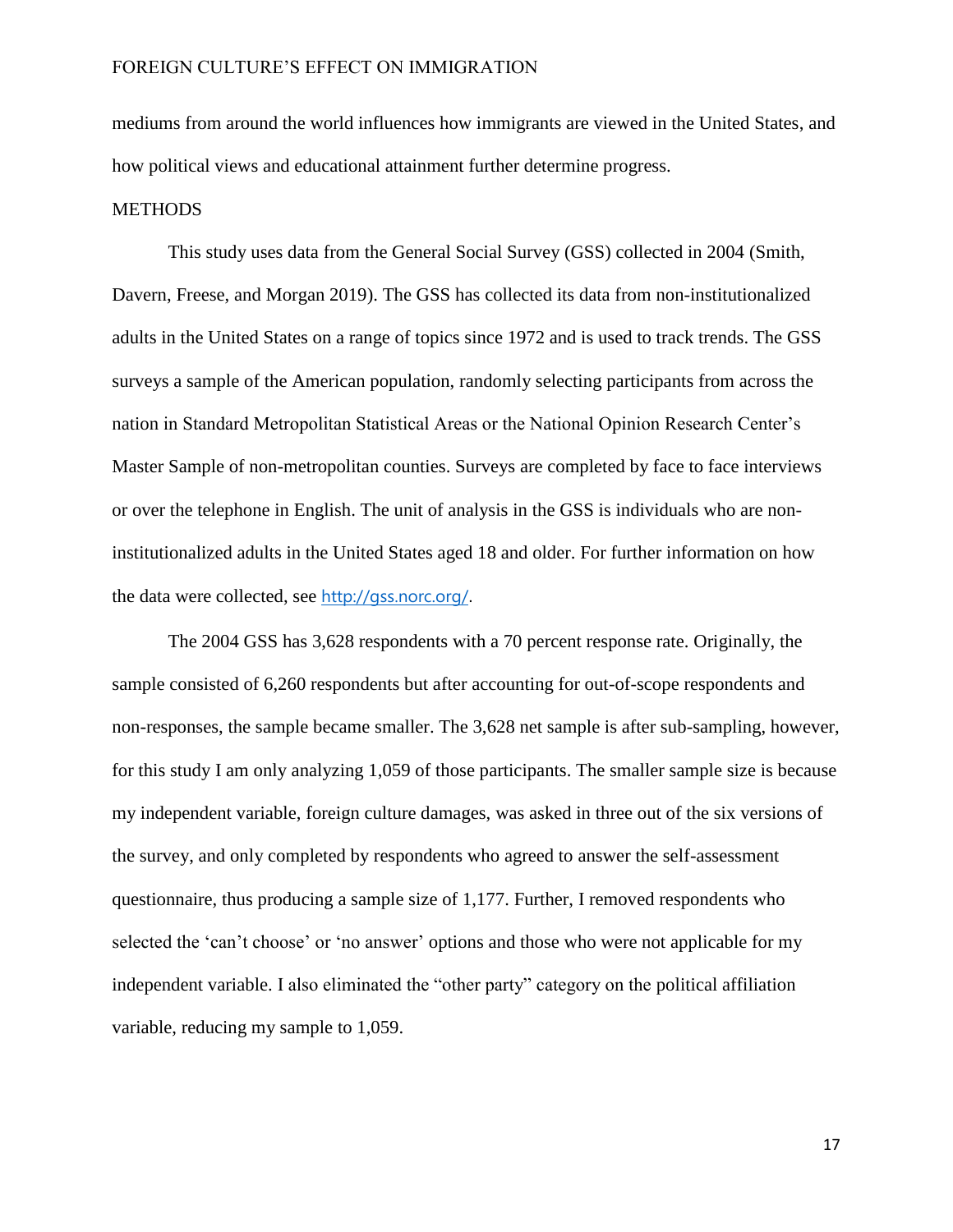# *Independent and Dependent Variables*

The sociological concepts I plan to study are attitudes towards the presence of foreign culture as damaging our national and local cultures, and attitudes towards immigration. These concepts are operationalized by two questions asked in the 2004 GSS.

Believing that the presence of foreign films, music, and movies damages the national and local cultures in the United States is the independent variable for this study. The foreign culture question asks respondents to respond to this statement: "Increased exposure to foreign films, music, and books is damaging our national and local cultures." Potential answers range from one as "strongly agree" to five as "strongly disagree." The middle most value (three) is "neither agree nor disagree," offering a non-directional response. This variable was recoded so that the value of one is "strongly disagree" and the value of five is "strongly agree," placing this variable on an agreement scale.

Support for increasing immigration to the United States is this study´s ordinal dependent variable. The GSS asks respondents, "Do you think the number of immigrants to America nowadays should be…" Answers range from one as "increased a lot" to five as "reduced a lot." This variable is reverse coded to have responses range from one as "reduced a lot" to five as "increased a lot." This is done so that viewing immigration more favorably is reflected by a higher score on the scale.

#### *Control Variables*

For this study, I control for political affiliation and educational attainment. The political party identification question asks respondents, "Generally speaking, do you usually think of yourself as a Republican, Democrat, Independent, or what?" This question is asked on a sevenpoint scale ranging from zero as "strong Democrat," three as "Independent," and six as "strong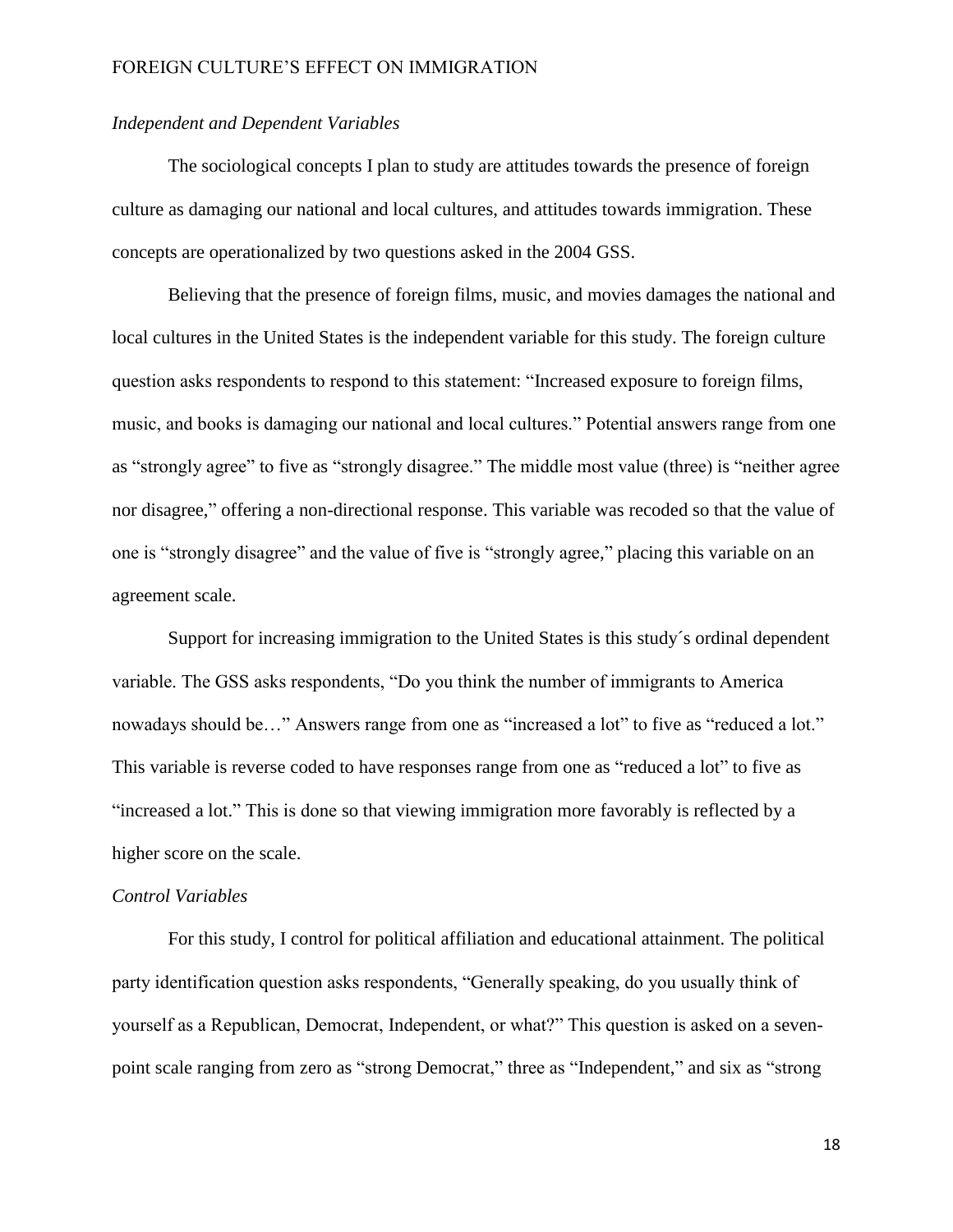Republican." This variable measures how Republican respondents are, therefore in the data analysis this variable will be called "Republican." For the purposes of this study, I exclude respondents who answered "other party" and those who did not respond. The other control variable is educational attainment which is operationalized by the GSS question asking for the respondent's highest year of school completed. The answers range on a scale from zero to twenty years.

#### FINDINGS

#### *Univariate Findings*

Table 1 contains the means and standard deviations for all the variables.

#### \*\*TABLE 1 ABOUT HERE\*\*

As shown in Figure 1, the independent variable "foreign culture damages" is right skewed with over 45 percent of the respondents disagreeing that exposure to foreign culture (non-western films, music, and books) damages our national and local cultures. Respondents who "disagree" or "strongly disagree" represent the majority of the sample. Table 1 reflects these findings as the mean of two is consistent with the disagreement of foreign culture damages, and the standard deviation of one shows little variance in this answer, from strongly disagree (one on the five-point scale) to neither agree nor disagree (three on the five point scale). The general disagreement of the foreign culture damages question means that on average, respondents do not find the presence of foreign films, music, and books to be a problem in the United States.

# \*\*FIGURE 1 ABOUT HERE\*\*

The dependent variable in Figure 2, support for increasing immigration, depicts the majority of respondents reporting that immigration to America should remain the same or be reduced. The most frequent response was "remain the same as it is" with about 33 percent of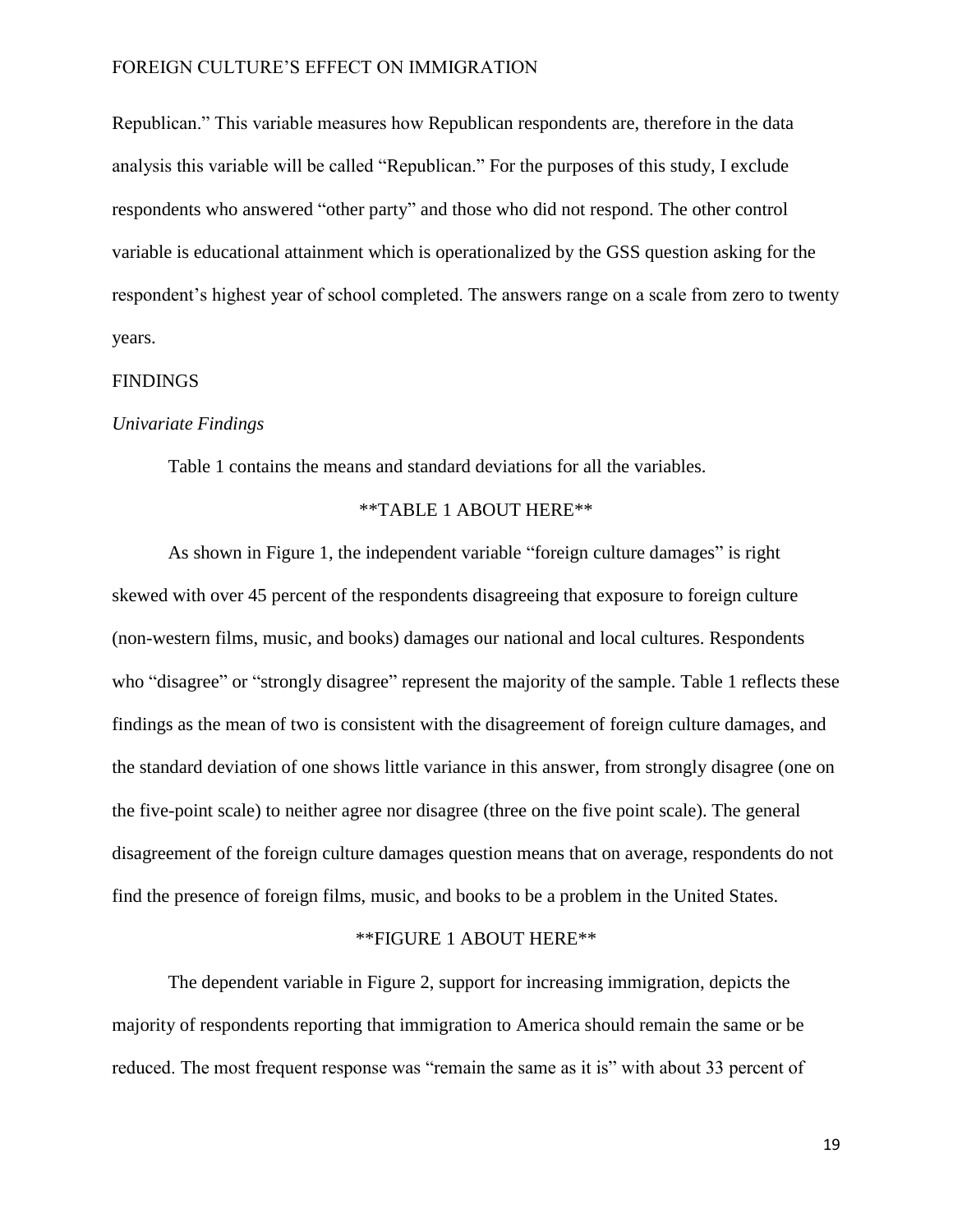respondents selecting this answer. However, "reduced a little" was chosen 31 percent of the time and "reduced a lot" was chosen 25 percent of the time. In comparison, both increasing options were selected less than eight percent of the time respectively. Table 1 is again consistent with these findings, with a mean of two ("reduced a little") and with a standard deviation of one. With little variation, the average responses do not support increasing immigration to the U.S.

# \*\*FIGURE 2 ABOUT HERE\*\*

The two control variables used were how republican the respondent is and the respondent´s educational attainment. From Figure 3, we see that no single political party is the most favorable. It is interesting to note that fewer respondents selected "Independent, near Democrat" and "Independent, near Republican" than the other categories. Participants clearly identified as being a Democrat, Independent, or Republican and less as being in between. Since this data is not skewed and does not have a normal curve, the mean of three (Independent) and standard deviation of two in Table 1 is consistent with the distribution seen in Figure 3. Therefore, the sample is representative of different political views which will be helpful in determining if that influences support for increasing immigration.

# \*\*FIGURE 3 ABOUT HERE\*\*

For education, Figure 4 depicts a slight left skew with the majority of respondents completing 12 or more years of education. The modal category is 12 years of education, most likely equating to a high school diploma unless the respondent did not complete high school. The slight skew is depicted in Table 1 with a mean of 14 and standard deviation of three. On average, respondents have completed an associate's degree or a couple years of college. The standard deviation tells us respondents vary from the mean in how many years of education they have completed by about three years. While the mean indicates some college, the standard deviation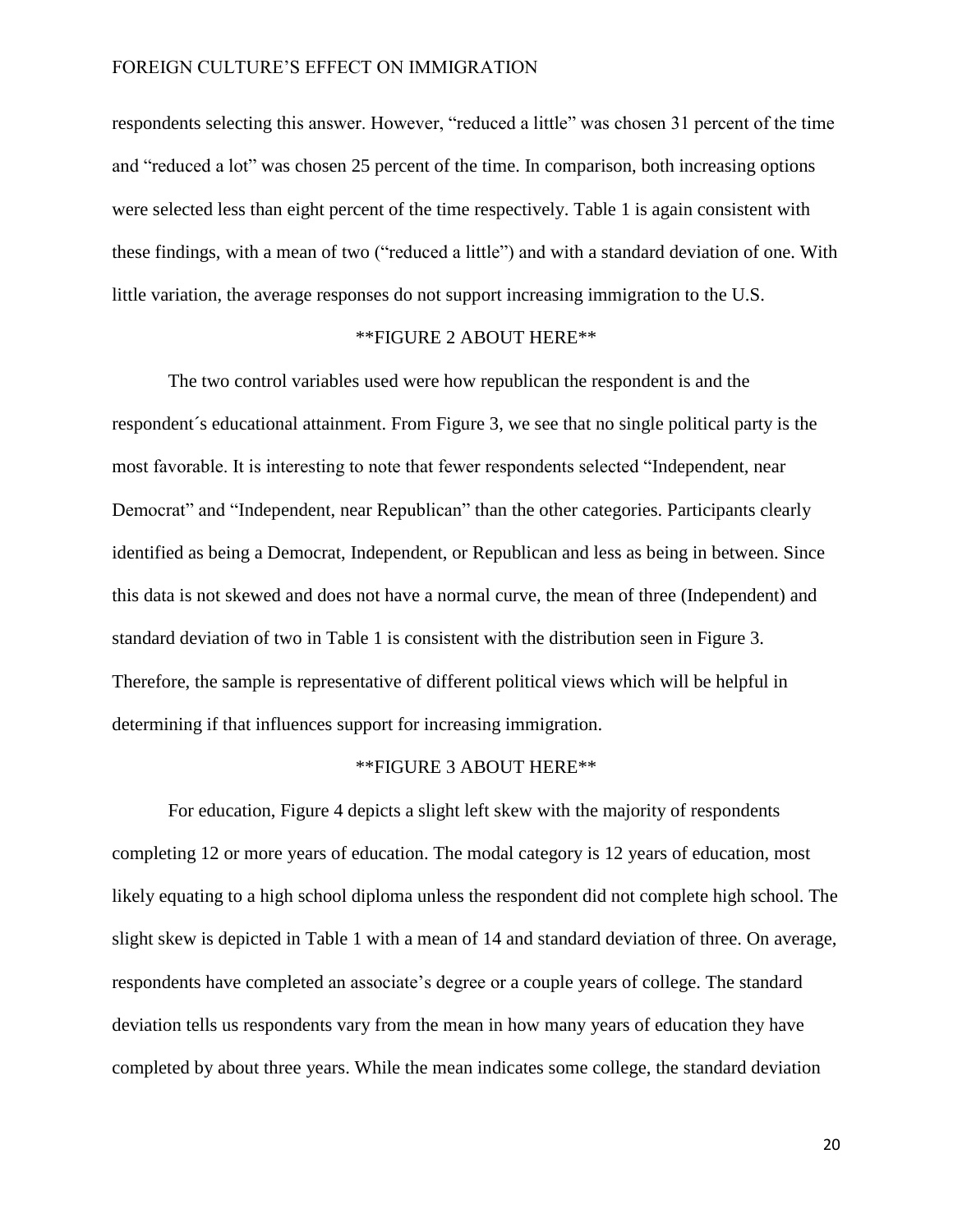indicates a range from 11 to 17 years of education, a fairly wide gap considering the degrees and knowledge that can be obtained between those six years.

# \*\*FIGURE 4 ABOUT HERE\*\*

# *Bivariate Findings*

As shown in Table 2, there are four statistically significant correlations at the *p-*level of .01. There is a weak, negative correlation between the belief in foreign culture damages and support for increasing immigration to the United States (*r* = -.139). The more respondents believe that foreign films, music, and literature damage our national and local cultures, the less likely they are to support increasing immigration. The correlation between Republican and support for increasing immigration is also weak and negative  $(r = -158)$ . This means that the more respondents identify as being Republican, they less likely they are to support increasing immigration to the United States. For educational attainment, there is a weak, positive relationship between years of education completed and support for increasing immigration, meaning that the more educated respondents are, the more likely they are to be in favor of increasing immigration  $(r = .154)$ . The last statistically significant correlation is between educational attainment and believing in foreign culture damages. There is a negative, weak to moderate relationship which means that the more years of education the respondent has completed, the less likely they are to believe foreign culture is damaging  $(r = -.337)$ . Lastly, there are no statistically significant relationships between being a Republican and believing in foreign culture damages, and being a Republican and educational attainment.

\*\*TABLE 2 ABOUT HERE\*\*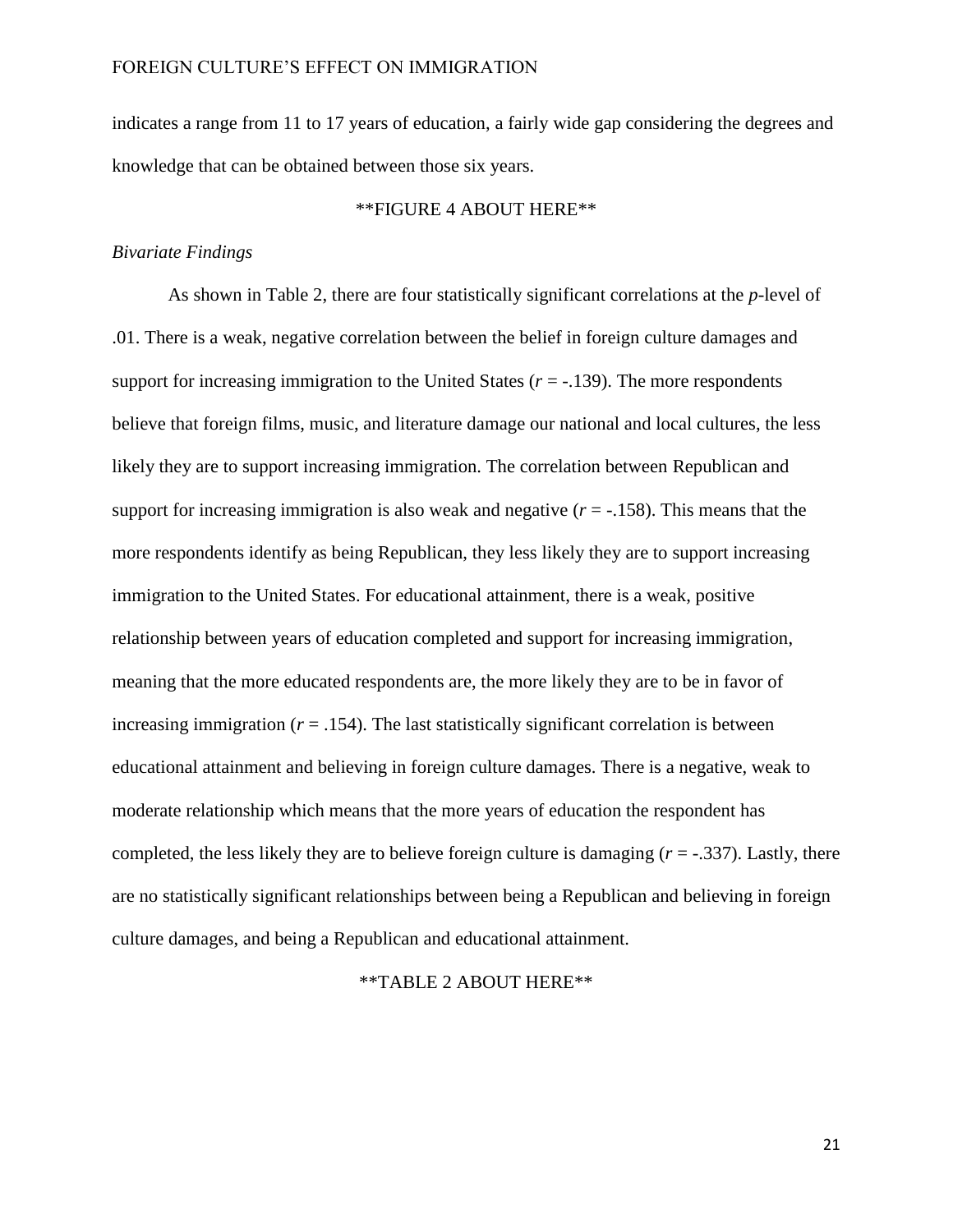# *Multivariate Findings*

Table 3 contains the unstandardized (*b*) and standardized (*β*) regression coefficients for all variables predicting support for immigration. According to the table, about six percent of the variation found in support for increasing immigration can be explained by believing in foreign culture damages, how Republican the respondent is, and how many years of education the respondent has completed ( $R^2 = .055$ ). The regression equation is statistically significant at the *p*  $<$ .01 level ( $F = 20.634$ ). All of the regression coefficients, belief in foreign culture damages, how Republican the respondent is, and the respondent's highest level of school completed, are statistically significant  $(p < .01)$ . Looking at the unstandardized regression coefficients  $(b)$ , with every one-point increase towards agreeing that foreign culture is damaging, support for immigration on the scale decreases by .087 points (*b =* -.087). For every one-point increase towards being a strong Republican, the scale for immigration support decreases by .076 points (*b =* -.076), and for every additional year of school completed, the support for immigration scale increases by .049 points  $(b = .049)$ .

A linear equation can be formulated to predict support for increasing immigration. It tells us that if respondents believe foreign culture is damaging (score of five), are strong Republicans (score of six), and received no education (zero years of school completed), their support for immigration is a score of 1.202, that immigration should be "reduced a lot." However, if respondents disagree with the foreign culture question (score of one), are strongly Democratic (score of zero), and have completed the most amount of years of education given as an option (20 years), their score changes to 2.986, believing that immigration should "remain the same as it is" now. The background of the respondent and how they answer the foreign culture question effect their support for increasing immigration by two points from "reduced a lot" to "remain the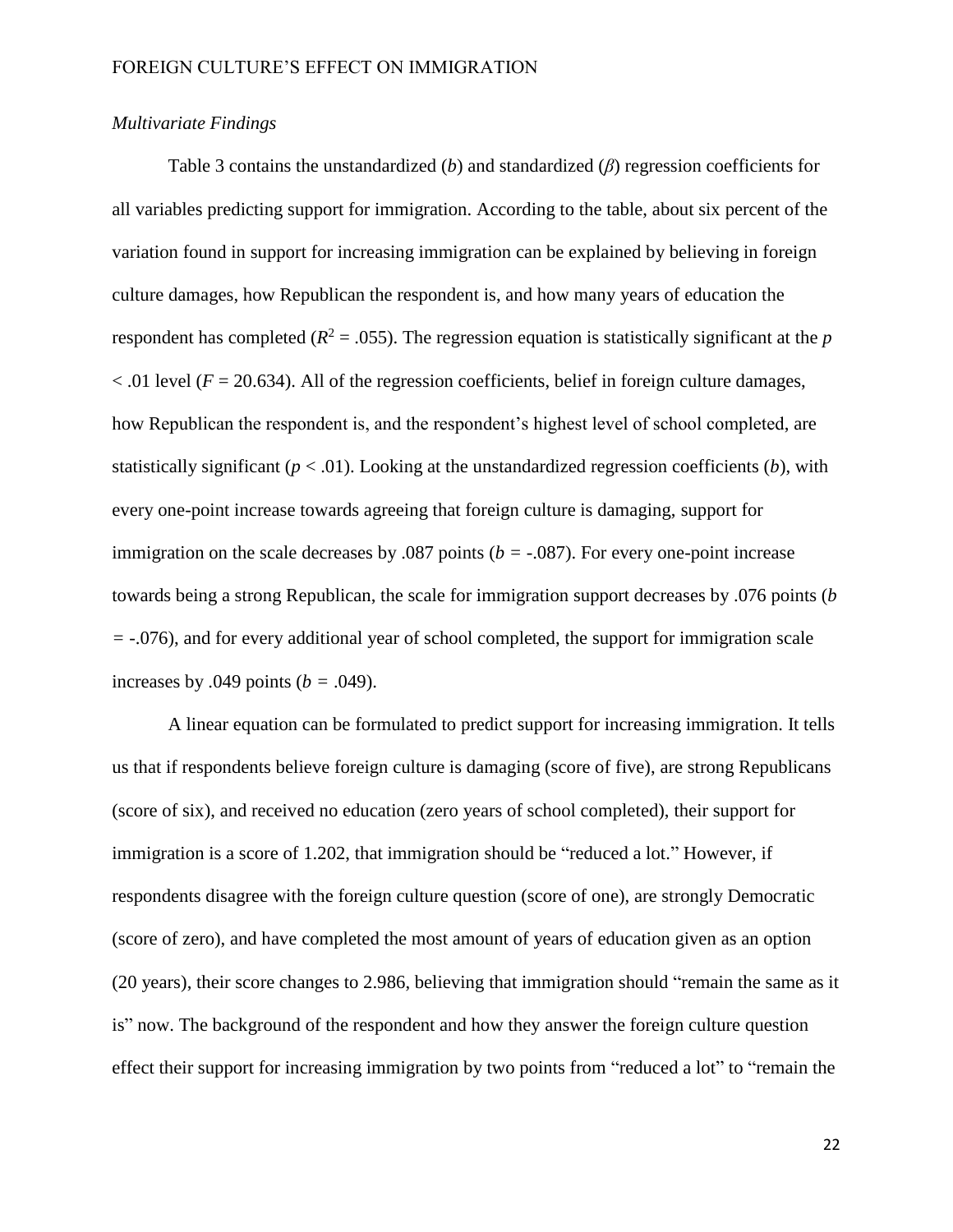same." These two examples represent extreme cases with other respondents scoring in between them. This is interesting because it does not consider the respondents who believe immigration should be increased, outliers in this equation.

Turning to the standardized regression coefficients in Table 3, how Republican the respondent is has the biggest effect on support for increasing immigration out of the independent and control variables ( $\beta$  = -.153). The second largest effect is from educational attainment ( $\beta$  = .128) followed by the belief that foreign culture damages the U.S. culture ( $\beta$  = -.084). As mentioned before, all three of these variables are statistically significant  $(p < .01)$ , so despite not having the largest effect, belief in foreign culture damages still influences support for increasing immigration to the United States.

# \*\*TABLE 3 ABOUT HERE\*\*

From Table 4, we can see that as the control variables are added into Model 2 and Model 3, the independent variable, foreign culture damages, remains significant. This means that even after controlling for how Republican the respondent is and how many years of education they have completed, how they answer the foreign culture question is indicative of their support for increasing immigration to the United States. The more respondents disagree that foreign films, music, and books damage our national and local cultures, the more likely the respondent will support increasing immigration. Looking at the  $R^2$  values, Model 1 shows that 1.9 percent of support for increasing immigration is explained by foreign culture damages alone. This is relatively small but still influential. Model 2 shows that 4.1 percent of support for increasing immigration is explained by foreign culture damages and being Republican, and then 5.5 percent of support for increasing immigration is explained by all three variables in Model 3. Clearly, the control variables have a fairly big impact, increasing the percent of support that is explained by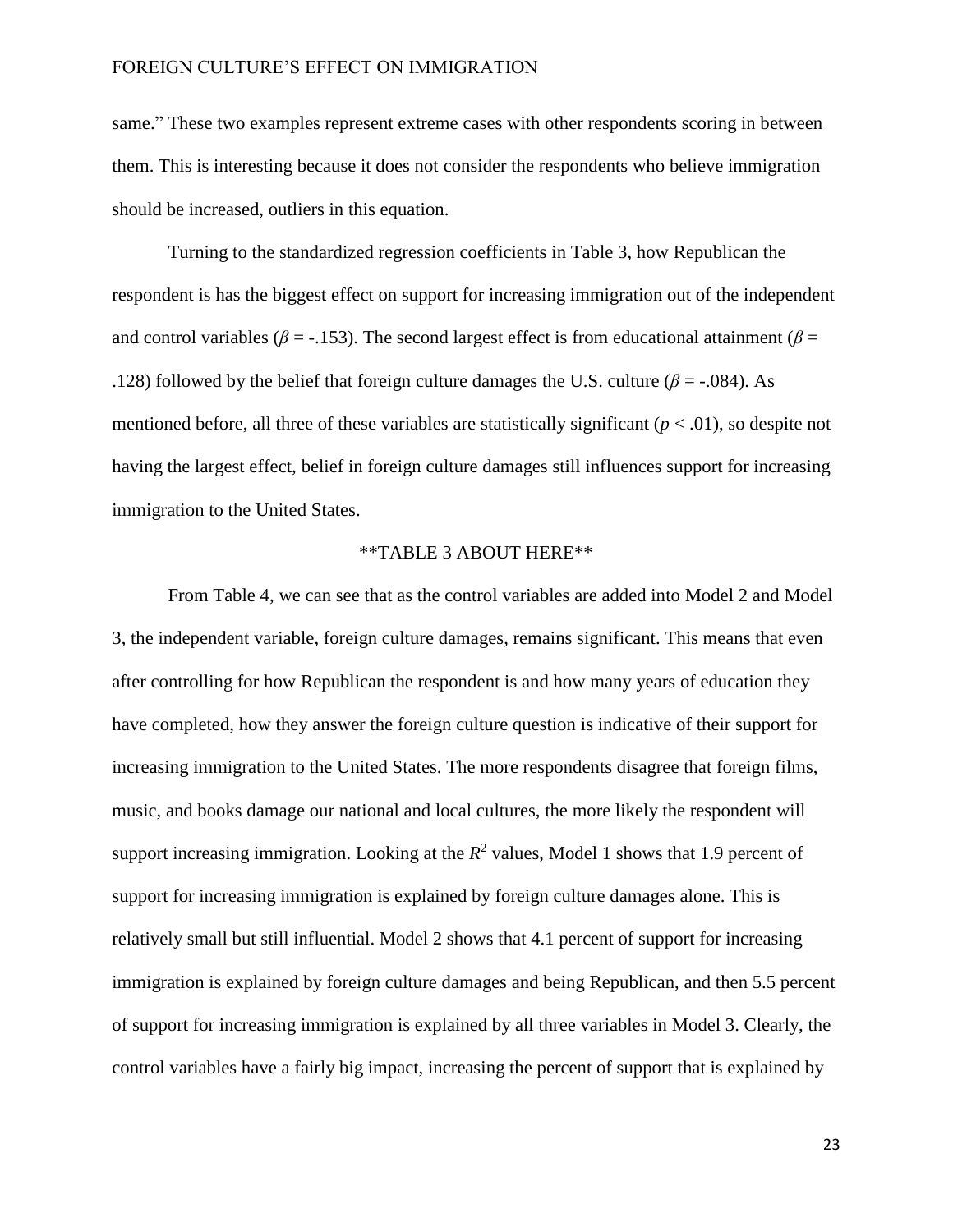the other variables by about three percentage points. However, foreign culture is still significant even if it is to a smaller degree than the control variables.

# \*\*TABLE 4 ABOUT HERE\*\*

# **DISCUSSION**

This study examines how the belief that foreign films, music, and books damage our national and local cultures influence views towards increasing immigration to the United States. The findings confirm the hypothesis that the more respondents believe foreign culture to be damaging, the less likely they are to support increasing immigration. This is consistent with Social Identity Theory because it suggests that the more respondents view foreign culture in a negative light, the less willing they are to welcome more non-American identities to the United States.

It is important to note that while the majority of respondents "disagreed" or "strongly disagreed" to the question on foreign culture damages, a small number of respondents believed immigration should be increased. This could be a result of post 9/11 and the general climate of the United States towards foreigners. Today, President Trump has a ban on five Muslim countries, but during the Bush Administration, there was a ban on 24 Muslim countries (Salod 2019). Again, the instilment of fear towards foreigners was very prominent during the time the 2004 survey was conducted. This could help explain why being Republican was the biggest indicator for supporting an increase in immigration to the United States ( $\beta$  = -.153). The iterative regression also supports this in Model 2 as adding the Republican variable improved how much of support for increasing immigration could be explained by the independent variable and this control variable (shifting from  $R^2 = .019$  in Model 1 to  $R^2 = .041$  in Model 2). Consistent with previous findings, an attack on national identity (9/11) could have strengthened the American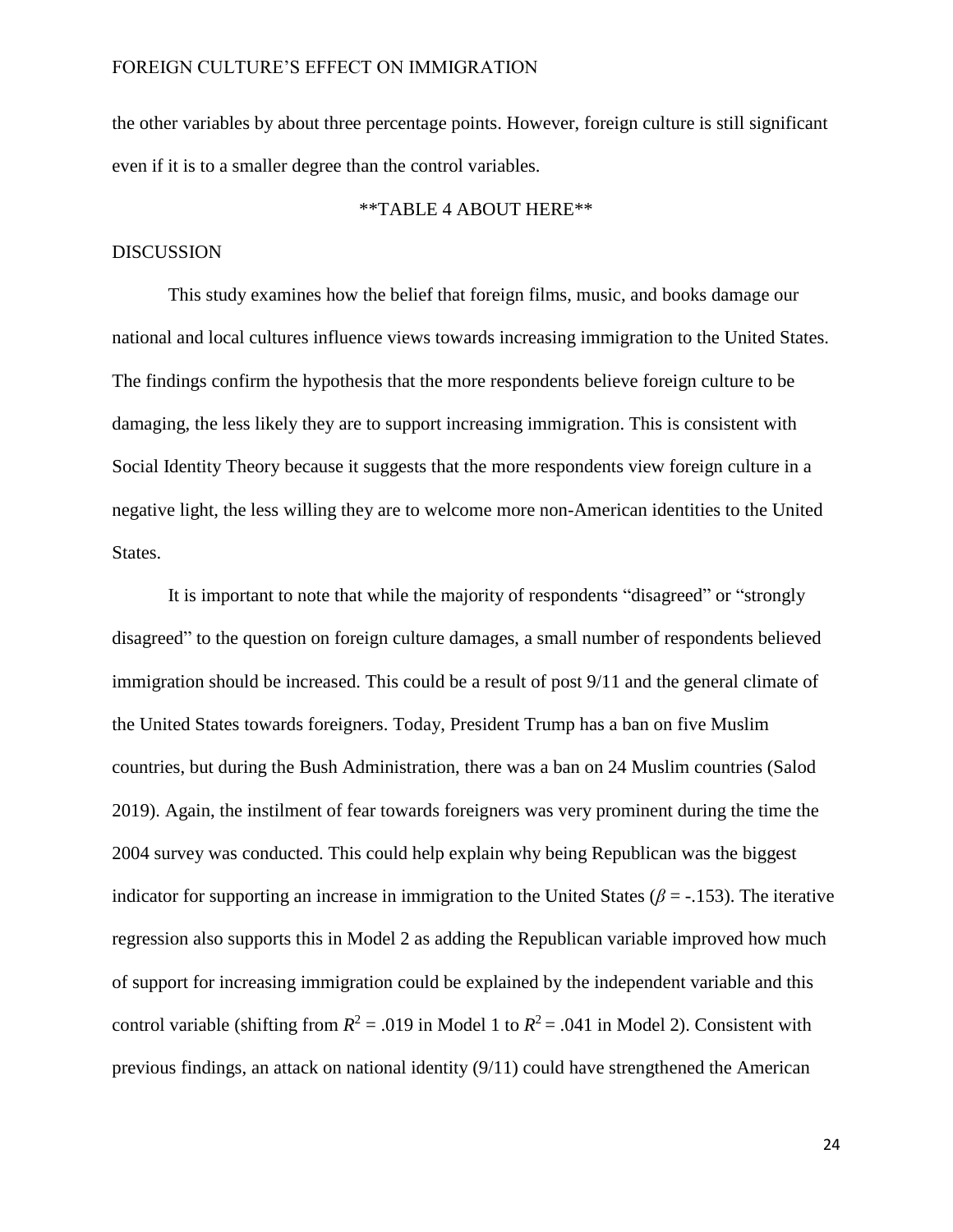identity and what it means to live in the United States. This in turn could have led to harsher views towards immigrants and a greater rejection of foreign cultural expression.

The confirmation of the hypothesis means that the more respondents agree foreign culture is damaging our national and local cultures, the less likely they are to support increasing immigration. When looked at from the other direction, it also means that those who disagree that foreign culture is problematic should be more likely to support increasing immigration. The weak correlation of *r* = -.139 could indicate that despite not believing foreign culture is damaging the U.S., there are other factors (again, the consequences of 9/11) indicating immigration views. The weak correlation could also explain why using the equation from the regression only allowed the "ideal respondent" who answered strongly disagree to the foreign culture question, was highly educated, and Democratic would only receive a score of about three, indicating that immigration should remain the same as it was in 2004. Therefore, the respondents who answered "increased a little" or "increased a lot" to the immigration question might further have some characteristic about them leading to more positive responses than the majority of respondents.

However, the relationship between the belief in foreign culture damages and support for increasing immigration remains significant, both in the correlation and regression analyses. This indicates that how respondents view foreign films, music, and books in the United States impacts their attitudes towards immigrants regardless of being a Republican and their educational attainment. Social Identity Theory helps explain this phenomenon as these findings are consistent with previous research such as Bakagiannis and Tarrant's (2006) study on musical likeability. Individuals are more likely to make fewer distinctions between themselves and "others" if a commonality exists between them. Respondents who like foreign films could be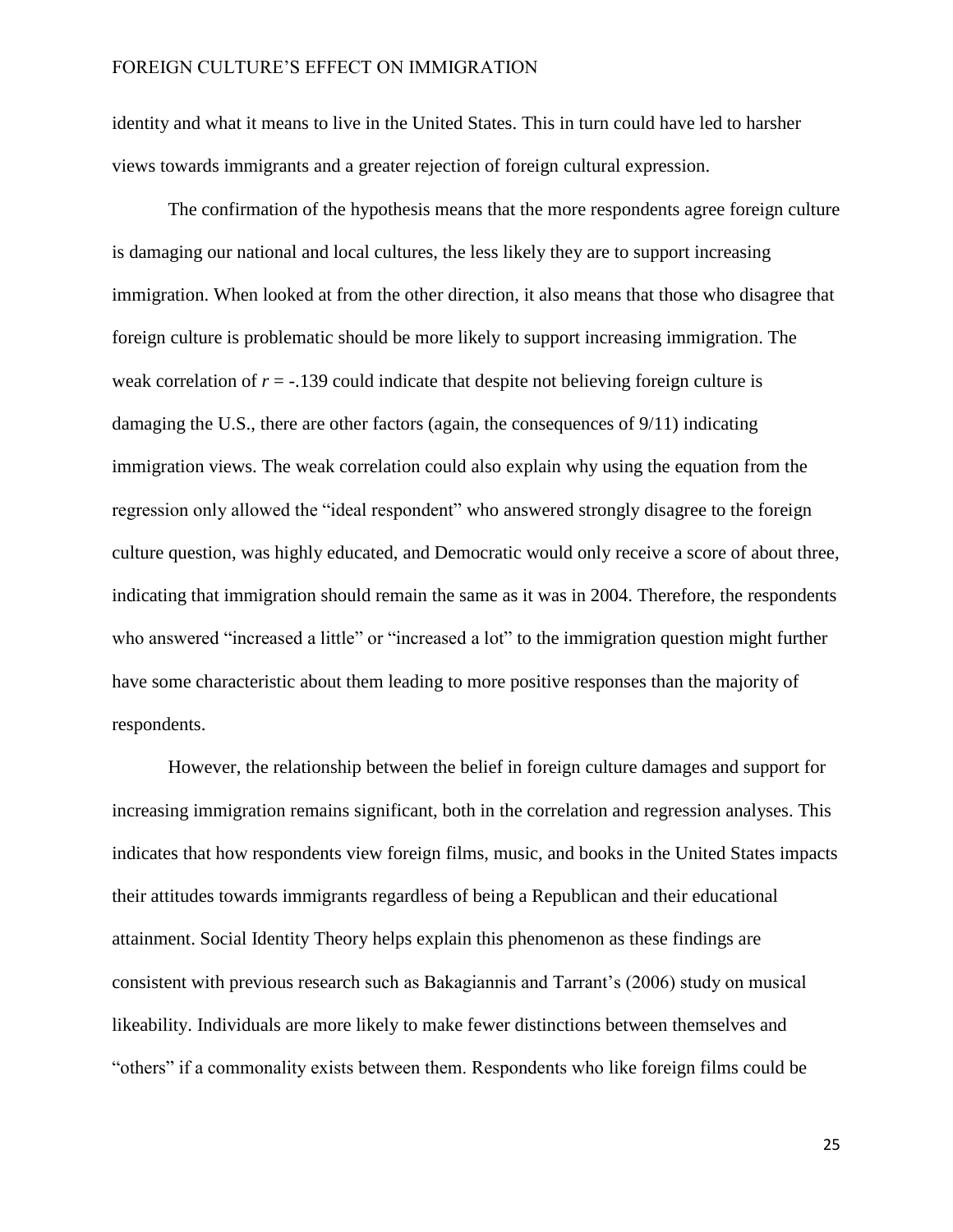more open to increasing immigration because they now share an enjoyment for a certain genre with immigrants coming from the country or region that produces those movies. This can also be seen in music, especially in the early 2000s and today with the global rise of K-pop leading people from around the world to take greater interest in South Korea. It is not surprising that those who believe foreign culture to be problematic would be less welcoming of foreigners into the United States because they would only view productions in the U.S. as the only ones worth being exposed to, eliminating chances of seeing minority members represented in a new light.

While Social Identity Theory posits that people identify themselves and others based on group memberships, education also plays a role in these lenses. The data suggests that the more education respondents have, the more likely they will support increasing immigration to the United States. From the data, education is the second biggest indicator predicting support for increasing immigration  $(\beta = .128)$ . This backs up Bergfelder's (2005) findings that it is typically the "art house classes," who are more likely to be well educated and attend performances of world music or foreign films. Individuals with more education are more likely to have had exposure to foreign culture, maybe in the form of literature like in Kehus' (2012) multicultural book club study, or in other outlets such as concerts or lectures offered at the college level. Therefore, they are more familiar with cultures outside of the United States and non-American identities seem less "foreign." Without previous exposure and knowledge, ethnicities outside of the white norm can be deemed as threatening.

The findings of this study lend to the literature on how cultural expressions (films, music, and books) have the power to influence individuals and reshape divides between people. Differences between social groups can be modified based on the enjoyment of certain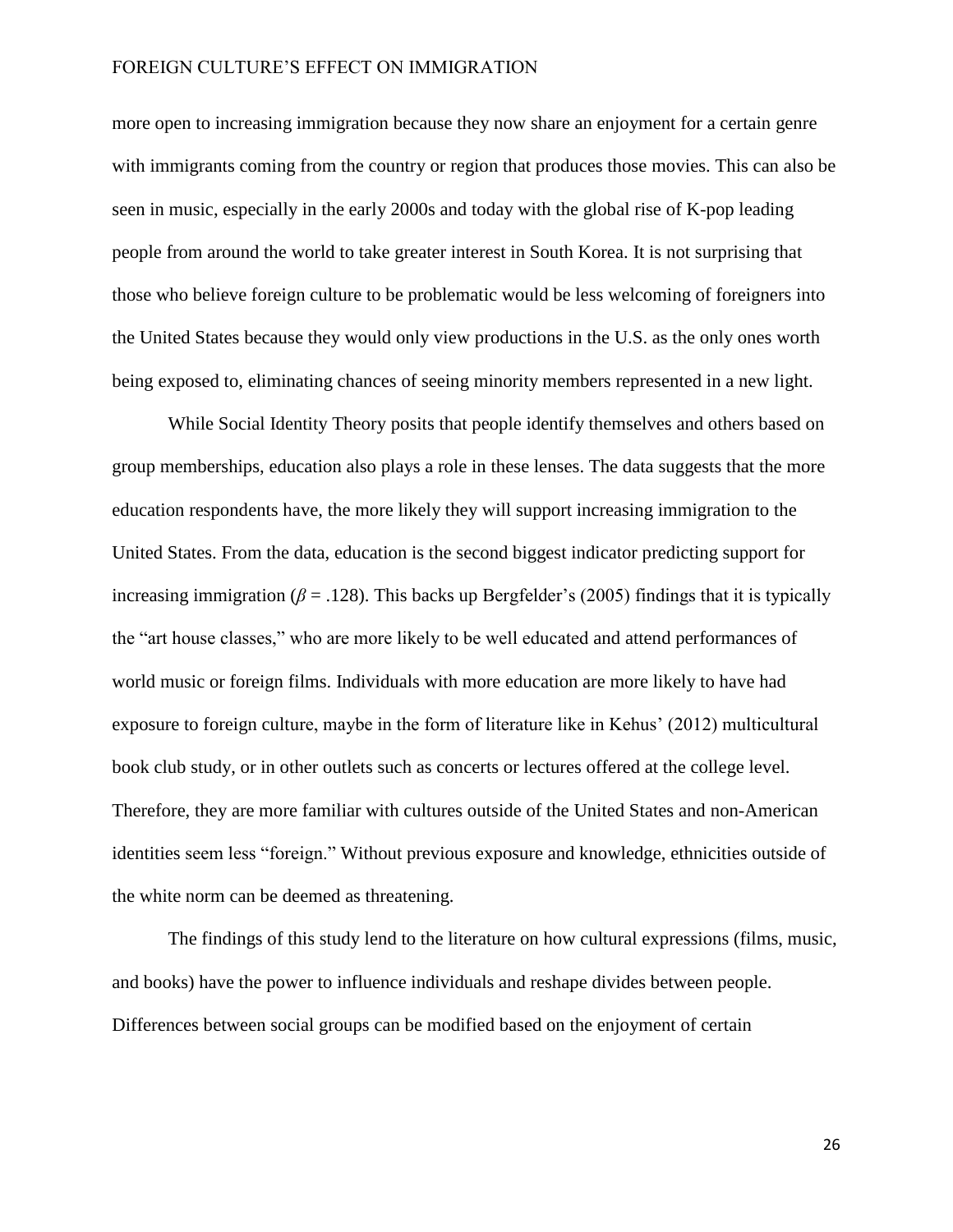entertainment genres. This is important to recognize because walls can begin to disintegrate when being a fan (of films, music, or books) is at the forefront instead of race or ethnicity. **CONCLUSION** 

In this study, I questioned whether the belief that foreign films, music, and books damage our national and local cultures negatively influence support for increasing immigration to the United States. I hypothesized that the more respondents agree foreign culture damages our national and local cultures, the less likely they are to believe immigration to the United States should be increased. Social Identity Theory posits that social group memberships impact how individuals view themselves which creates a dichotomy of an "ingroup" and "outgroup." This in turn can be applied to native-born and foreign-born residents in the United States. The present study analyzes the 2004 General Social Survey, a representative pool of the U.S. population, whereby my  $n = 1,059$  respondents. The findings reveal that a negative, statistically significant relationship exists between believing foreign culture is damaging and support for increasing immigration  $(p < .01)$  after controlling for being Republican and the respondent's highest level of education attained. The findings confirm the hypothesis and are consistent with Social Identity Theory regarding feeling the need to separate personal identity and that of the "other." Believing foreign culture is damaging indicates that identities of "others" should not contribute to the identity of being "American." Thus, the negative relationship with immigration makes sense using this theory.

The conclusions drawn from this study tell us that cultural artistic representations matter. Different forms of expression from around the world are important because they offer insight into practices and experiences many people are less familiar with. Returning to the implications of intercultural friendships in schools mentioned at the beginning of this paper, the findings tell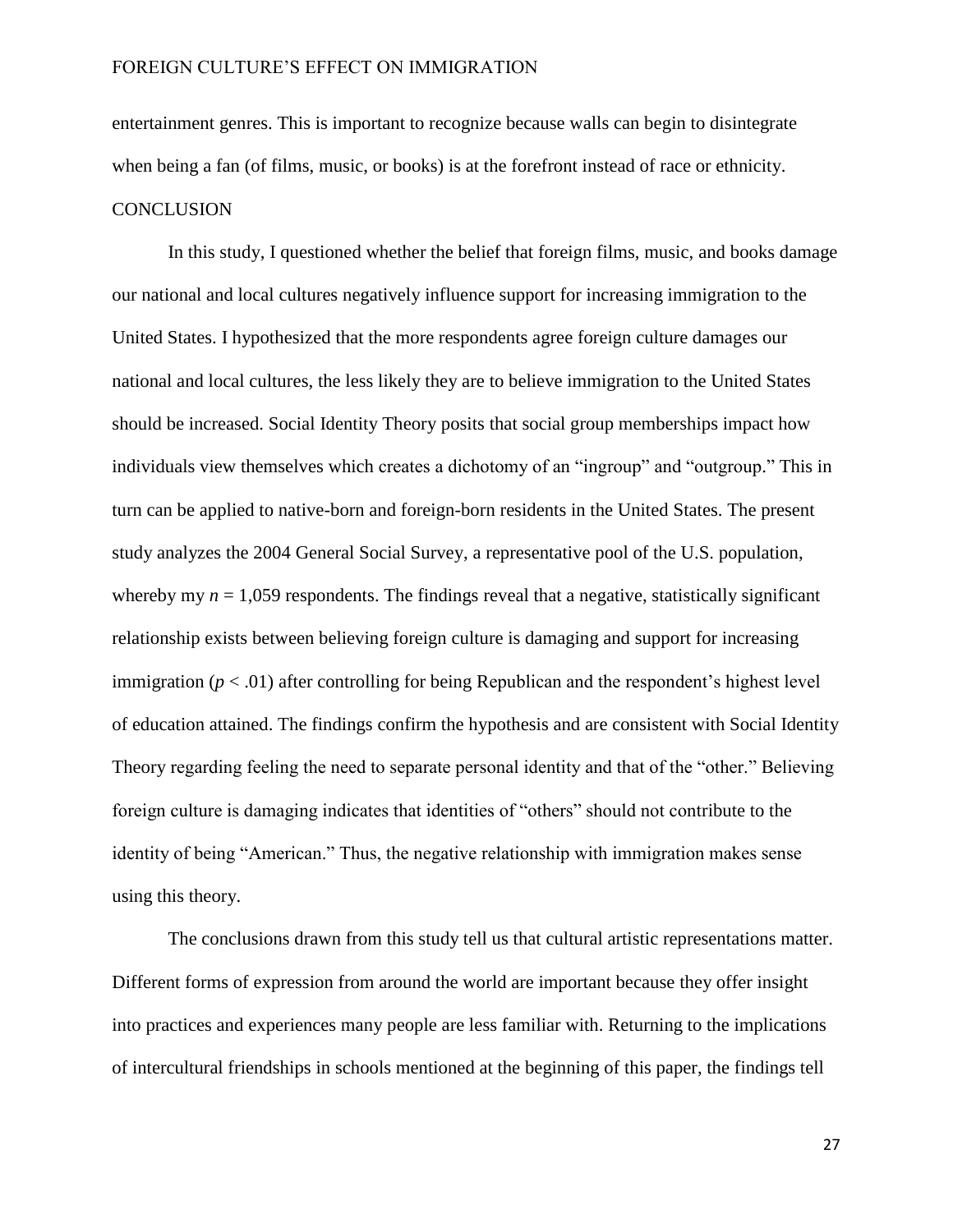us that how respondents view foreign culture matters when it comes to views on immigrants and immigration. From an early age, school teaches us what is right and wrong, and what information is worth knowing. Through the incorporation of foreign culture into curriculums, children will learn that non-American and non-white identities are important and have value both in the classroom and outside of it. This is starting to happen with the requirement of learning a foreign language, beneficial for students by sparking their interest in other countries and in their ability to communicate with people who do not speak English.

Moreover, children and adolescents, potentially most receptive of movie, music, and book trends, are likely to erase negative depictions of the "other" in their daily lives and in future friendships if they are surrounded by positive images. Especially in today's age of advanced technology and easy access to the internet, displaying foreign films in movie theaters and playing world music on the radio could blur "ingroup" and "outgroup" racial divisions. While the data used in this study was conducted in 2004, digitalization and easily accessible internet usage is promising for cultural expressions to increase and efficiently work to improve relations between native-born Americans and immigrants, but also with individuals and their relationships with the world.

#### *Limitations and Future Research*

This study begins to touch on some of the variables influencing immigration support, but there are limitations to this study as well. The non-specificity of the independent variable is problematic because it offers limited insight into the respondents. The wording of the question, "Increased exposure to foreign films, music, and books is damaging our national and local cultures" and the answers ranging in agreement do not tell us if respondents have had exposure to these cultural outlets. The question is on what they think, not on what they have experienced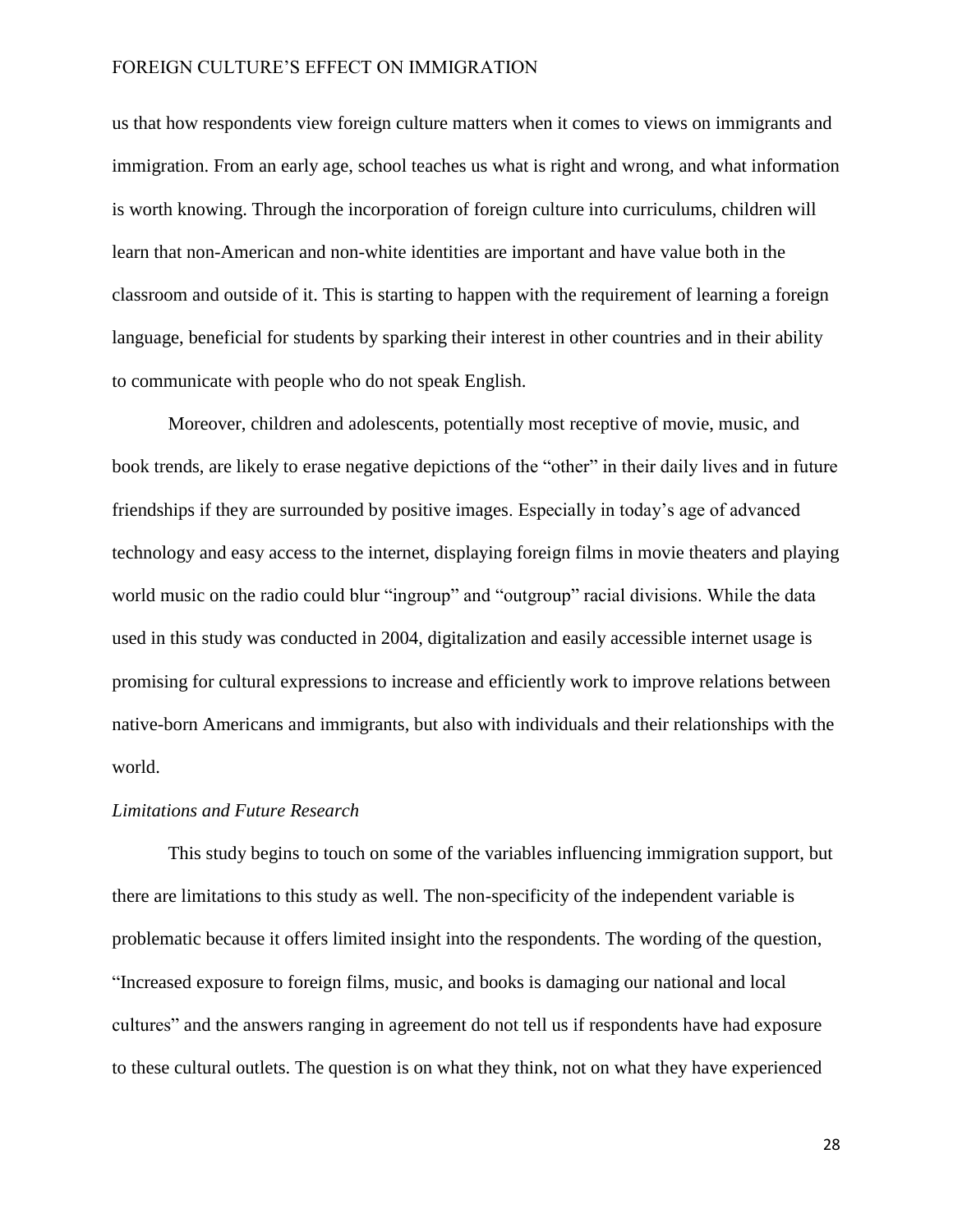to influence their decisions. This could be because of the limited technological access in 2004 that would have allowed very few individuals to have had frequent exposure to foreign culture. Therefore, future studies should utilize a question asking about personal exposure to foreign films, music, and books in combination with the foreign culture damages question. Researchers can then amass increased knowledge on whether previous exposure to artistic mediums is influential in views towards foreigners in the United States.

This study also lacks in the number of control variables as it only used political affiliation and educational attainment. Politics are extremely influential on how immigration is viewed in the United States, especially in 2004 under the Bush Administration and currently under the Trump Administration. Additionally, the educational level of respondents can offer further insight on whether education influences the reception of immigrants. However, other factors should be considered when examining what influences immigration support. Future researchers should consider adding household income, race, age of respondents, as well as other variables not listed. By doing so, intervening or other explanatory variables can help explain the relationship between believing in foreign culture damages and support for increasing immigration. This study finds that thinking foreign expression damages our national and local cultures negatively influences support for increasing immigration. This points to a relationship between the arts and attitudes towards foreigners.

Future research could also look more carefully at movies, music, and books as separate entities, determining if one medium is more influential than others. One issue that could be of concern to many Americans is the infiltration of other languages besides English into the United States. This is particularly prevalent with Spanish as pop music is starting to include Spanish lyrics and themes. Further, the rise of K-pop is popularizing the Korean language in the United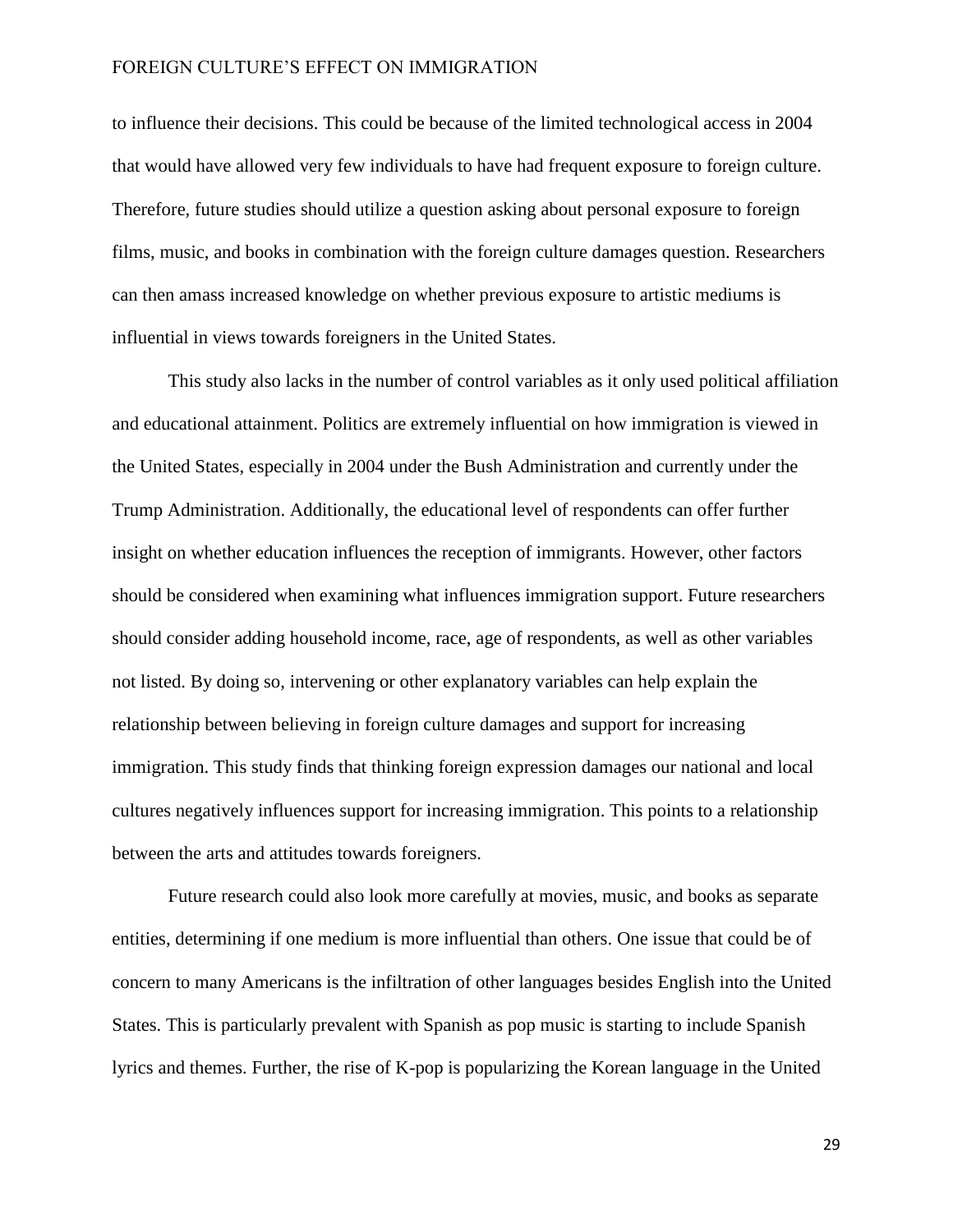States and around the world. Something to consider in future research is how language differences control what social groups people are apart of and how they view others. Naturally, Americans might appear more resistant to languages and cultures that strongly contrast with those of Western Europe and America. However, cultural outlets effectively influence others, and this study is just the beginning of research to ignite change in xenophobic attitudes and how immigrants are accepted into U.S. culture.

This paper uncovers that support for immigration is influenced by foreign culture in the United States. From this, it is important to utilize foreign films, music, and books as insights into the many cultures represented in the U.S. Diversity is evident in schools, online, and in daily life; therefore, it is crucial to consider how the arts can start to erase racial divisions and prompt welcoming spaces for native- and foreign-born residents.

#### REFERENCES

- Achterberg, Peter, Johan Heilbron, Dick Houtman and Stef Aupers. 2011. "A Cultural Globalization of Popular Music? American, Dutch, French, and German Popular Music Charts (1965 to 2006)." *American Behavioral Scientist* 55(5):589-608.
- Bakagiannis, Sotirios, and Mark Tarrant. 2006. "Can Music Bring People Together? Effects of Shared Musical Preference on Intergroup Bias in Adolescence." *Scandinavian Journal of Psychology* 47:129-136.
- Bergamaschi, Alessandro, and Mariagrazia Santagati. 2019. "When Friendship Is Stronger than Prejudice. Role of Intergroup Friendships among Adolescents in Two Distinct Socio Cultural Contexts of Immigration." *International Review of Sociology* 29(1):36-57.
- Bergfelder, Tim. 2005. "National, Transnational or Supranational Cinema? Rethinking European Film Studies." *Media, Culture & Society* 27(3):315-331.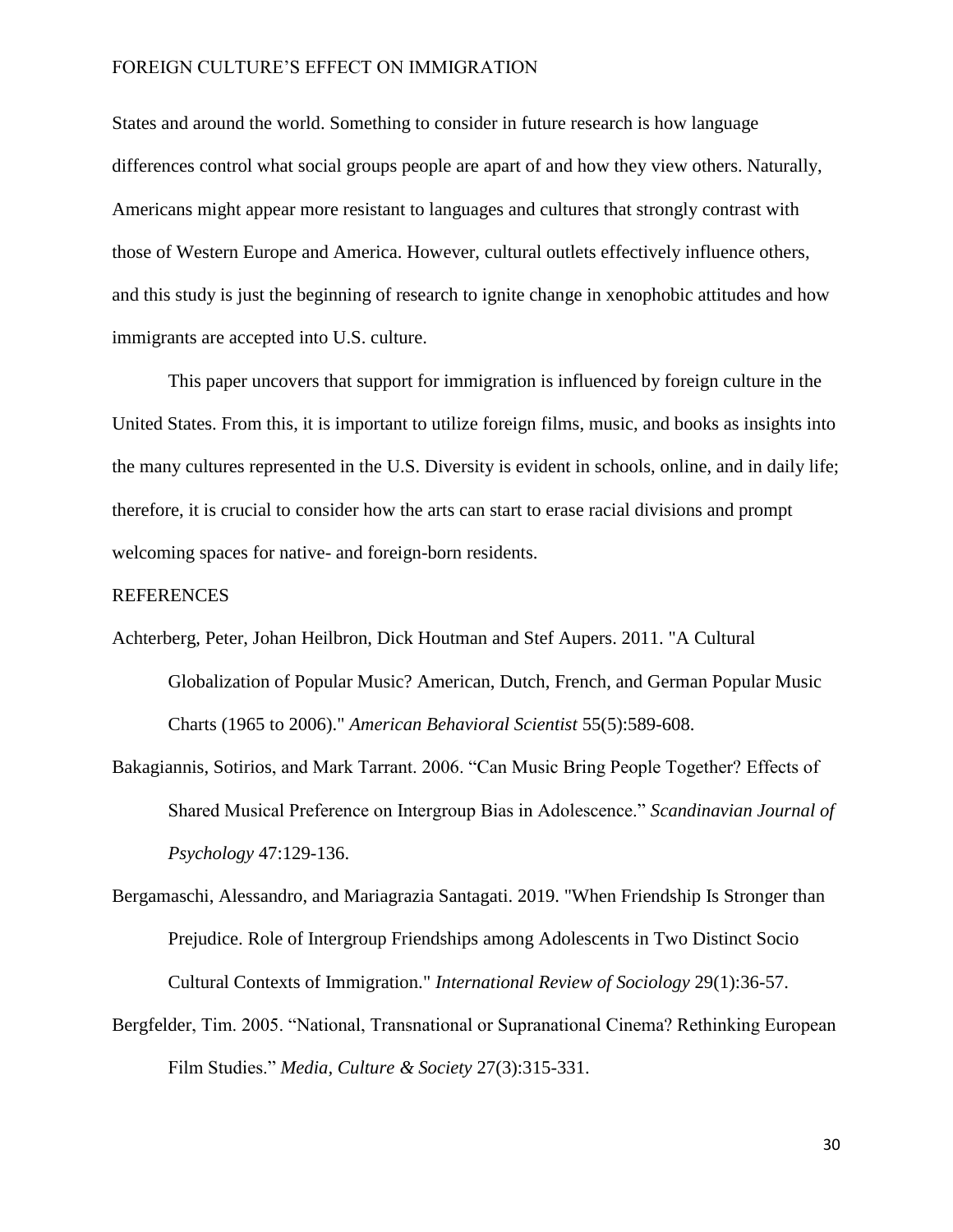- Cabaniss, Emily Regis, and Abigail E. Cameron. 2018. "Toward a Social Psychological Understanding of Migration and Assimilation." *Humanity & Society* 43(2):171-192.
- Clark, Eric, Tia DeNora, and Jonna Vuoskoski. 2015. "Music, Empathy, and Cultural Understanding." *Physics of Life Reviews* 15:61-88.
- Creighton, Mathew J. 2016. "Prominence and Exclusivity: Identity and Opposition to Immigration in a Multinational Context." *Journal of Ethnic & Migration Studies* 42(3):458-479.
- Flippen, Chenoa A., and Emilio A. Parrado. 2015. "Perceived Discrimination among Latino Immigrants in New Destinations." *Sociological Perspectives* 58(4):666-685.
- Gvion, Liora. 2009. "What's Cooking in America?" *Food, Culture & Society* 12(1):53-76.
- Hammond, John L. 2011. "Immigration Control as a (False) Security Measure." *Critical Sociology* 37(6):739-761.
- Haynes, Jo. 2005. "World Music and the Search for Difference." *Ethnicities* 5(3):365-385).
- Janssen, Susanne, Giselinde Kuipers and Marc Verboord. 2008. "Cultural Globalization and Arts Journalism: The International Orientation of Arts and Cultural Coverage in Dutch, French, German, and U.S. Newspapers, 1955 to 2005." *American Sociological Review*  73:719-740.
- Kasinitz, Philip, and Marco Martiniello. 2019. "Music, Migration and the City." *Ethnic & Racial Studies* 42(6):857-864.
- Kehus, Marcella J. 2012. "Multicultural Book Club: Creating Third Space through Student-led Discussion and Books with Cultural Content in a Diverse Classroom." *National Social Science Journal* 38(2):38-49.

Khanna, Nikki, and Cherise A. Harris. 2015. "Discovering Race in a "Post-Racial" World: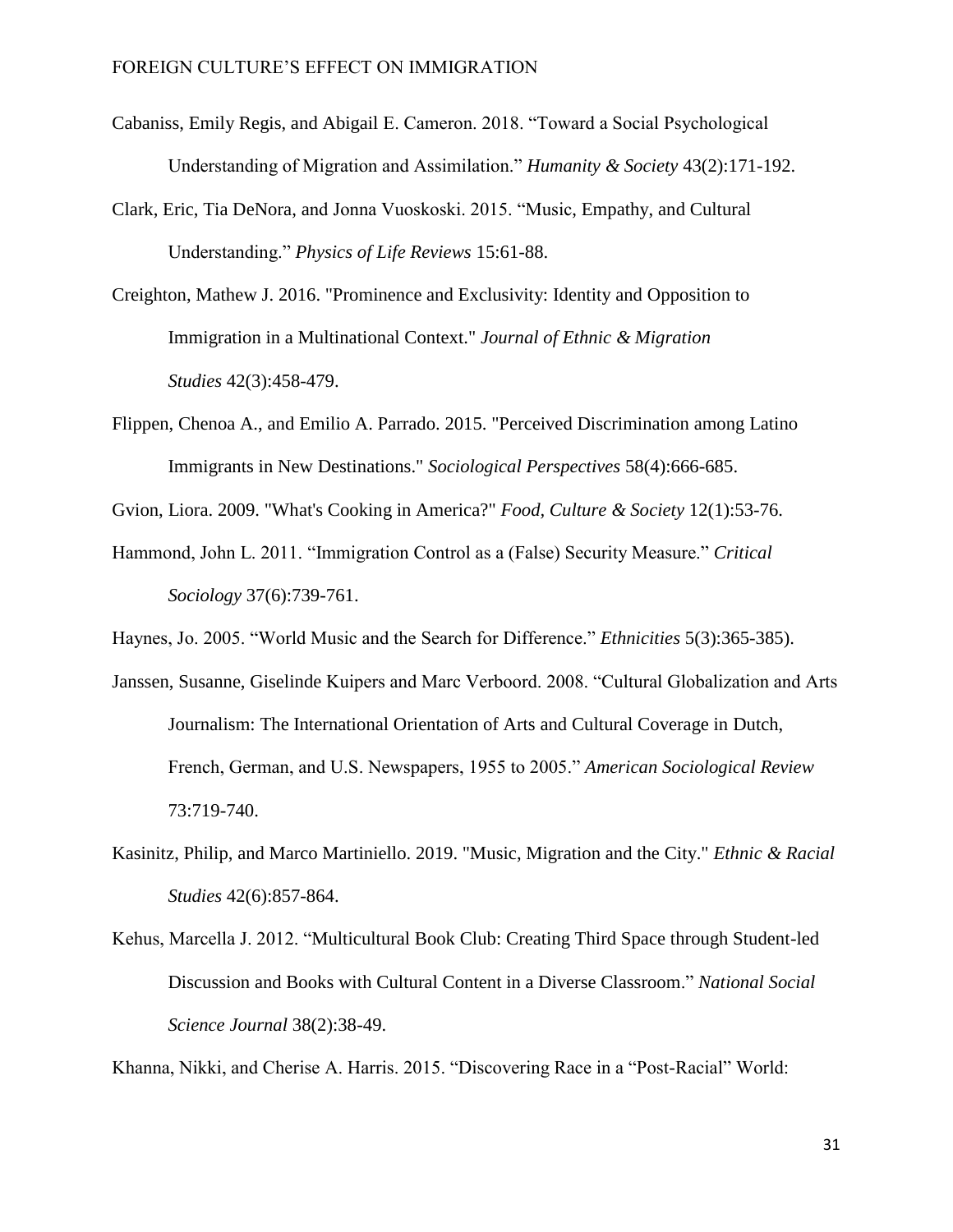Teaching Race through Primetime Television." *Teaching Sociology* 43(1):39-45.

- Kil, SangHea. 2012. "Fearing Yellow, Imagining White: Media Analysis of the Chinese Exclusion Act of 1882." *Social Identities* 18(6):663-677.
- Laybourn, Wendy M. 2018. "The Cost of being "Real": Black Authenticity, Colourism, and Billboard Rap Chart Rankings." *Ethnic & Racial Studies* 41(11):2085-2103.
- Lonsdale, Adam J., and Adrian C. North. 2009. "Musical Taste and Ingroup Favouritism." *Group Processes & Intergroup Relations* 12(3):319-327.
- Obinna, Denise N. 2018a. "Ethnicity, Reception and the Growth of American Immigration." *Ethnic & Racial Studies* 41(2):171-188.
- -------. 2018b. "Lessons in Democracy: America's Tenuous History with Immigrants." *Journal of Historical Sociology* 31:238-252.
- Parasecoli, Fabio. 2014. "Food, Identity, and Cultural Reproduction in Immigrant Communities." *Social Research* 81(2):415-439.
- Perez, Anthony Daniel, and Charles Hirschman. 2009. "The Changing Racial and Ethnic Composition of the US Population: Emerging American Identities." *Population and Development Review* 35(1):1-51.
- Pryce, Daniel K. 2018. "U.S. Citizens' Current Attitudes Toward Immigrants and Immigration: A Study from the General Social Survey\*." *Social Science Quarterly* 99(4):1467-1483.
- Salod, Saher. 2019. "Forever Suspect: Racialized Surveillance of Muslim Americans in the War on Terror." Lecture presented at Skidmore College, Saratoga Springs, NY, October 28.
- Smith, Justin M. and Carl Huber. 2017. "Colombian Criminals, Moral Whites: Reproducing and Resonating Hierarchy in U.S. Film." *Sociological Inquiry* 88(1):106-130.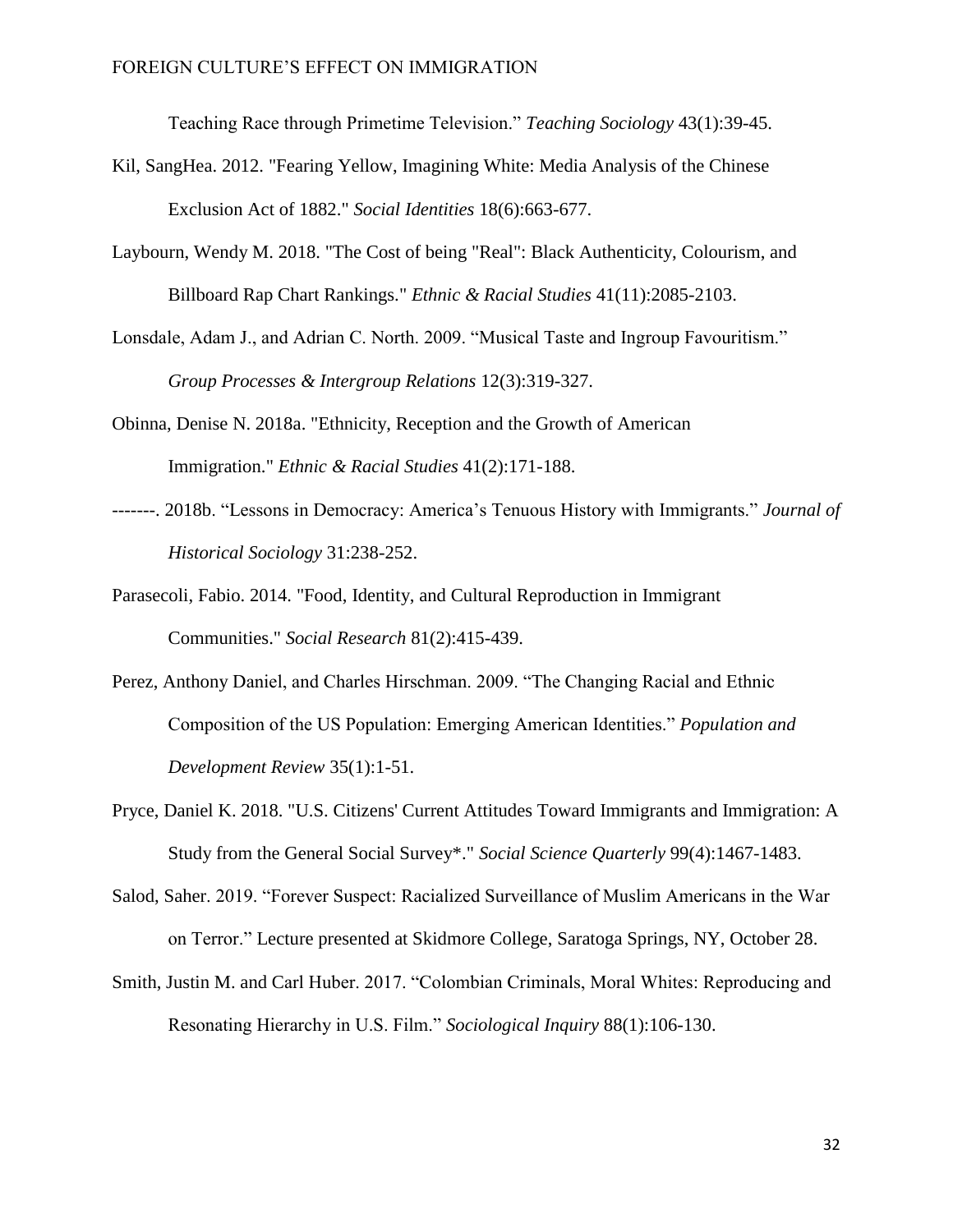- Smith, Tom W., Michael Davern, Jeremy Freese, and Stephen L. Morgan. 2019. *General Social Surveys, 1972-2018 Cumulative Codebook and Data File.* Chicago, IL: National Opinion Research Center.
- Willis-Esqueda, Cynthia, Rosa H. Delgado and Karina Pedroza. 2017. "Patriotism and the Impact on Perceived Threat and Immigration Attitudes." *Journal of Social Psychology* 157(1):114-125.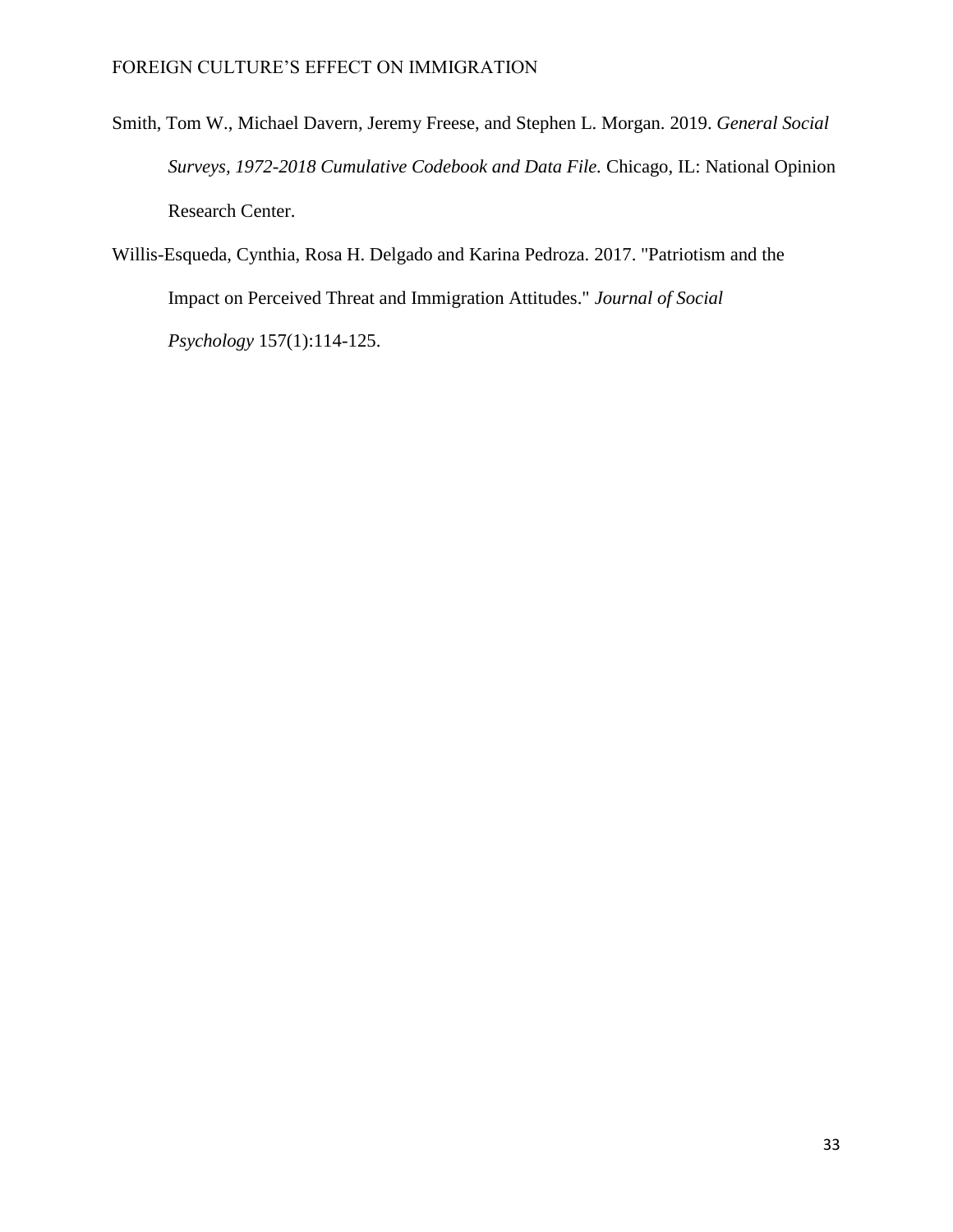# TABLES AND FIGURES

| Table 1. Means and Standard Deviations for Variables ( $N = 1059$ ) |
|---------------------------------------------------------------------|
|---------------------------------------------------------------------|

| Variables                          | Mean  | SD    |
|------------------------------------|-------|-------|
| Foreign Culture Damages            | 2.36  | 1.014 |
| Support for Increasing Immigration | 2.34  | 1.058 |
| Republican                         | 2.94  | 2.115 |
| Education                          | 13.91 | 2.771 |

Table 2. Correlations (r) between Support for Increasing Immigration and Three Variables (listwise deletion, two-tailed, N = 1059)

|                        | Foreign Culture | Republican | Education |
|------------------------|-----------------|------------|-----------|
|                        | Damages         |            |           |
| Support for Increasing | $-139**$        | $-158**$   | $.154**$  |
| Immigration            |                 |            |           |
| Foreign Culture        |                 | .078       | $-.337**$ |
| Damages                |                 |            |           |
| Republican             |                 |            | .010      |
| ** $p < .01$           |                 |            |           |

# Table 3. Regression of Support for Increasing Immigration on All Variables

| Variable                                      | b       | в         |
|-----------------------------------------------|---------|-----------|
| Foreign Culture Damages                       | $-0.87$ | $-.084**$ |
| Republican                                    | -.076   | $-.153**$ |
| Education                                     | .049    | $.128**$  |
| Constant                                      | 2.093   |           |
| $R^2$ = .055; $F(3,1055)$ = 20.634; $p < .01$ |         |           |

\*\* $p < .01$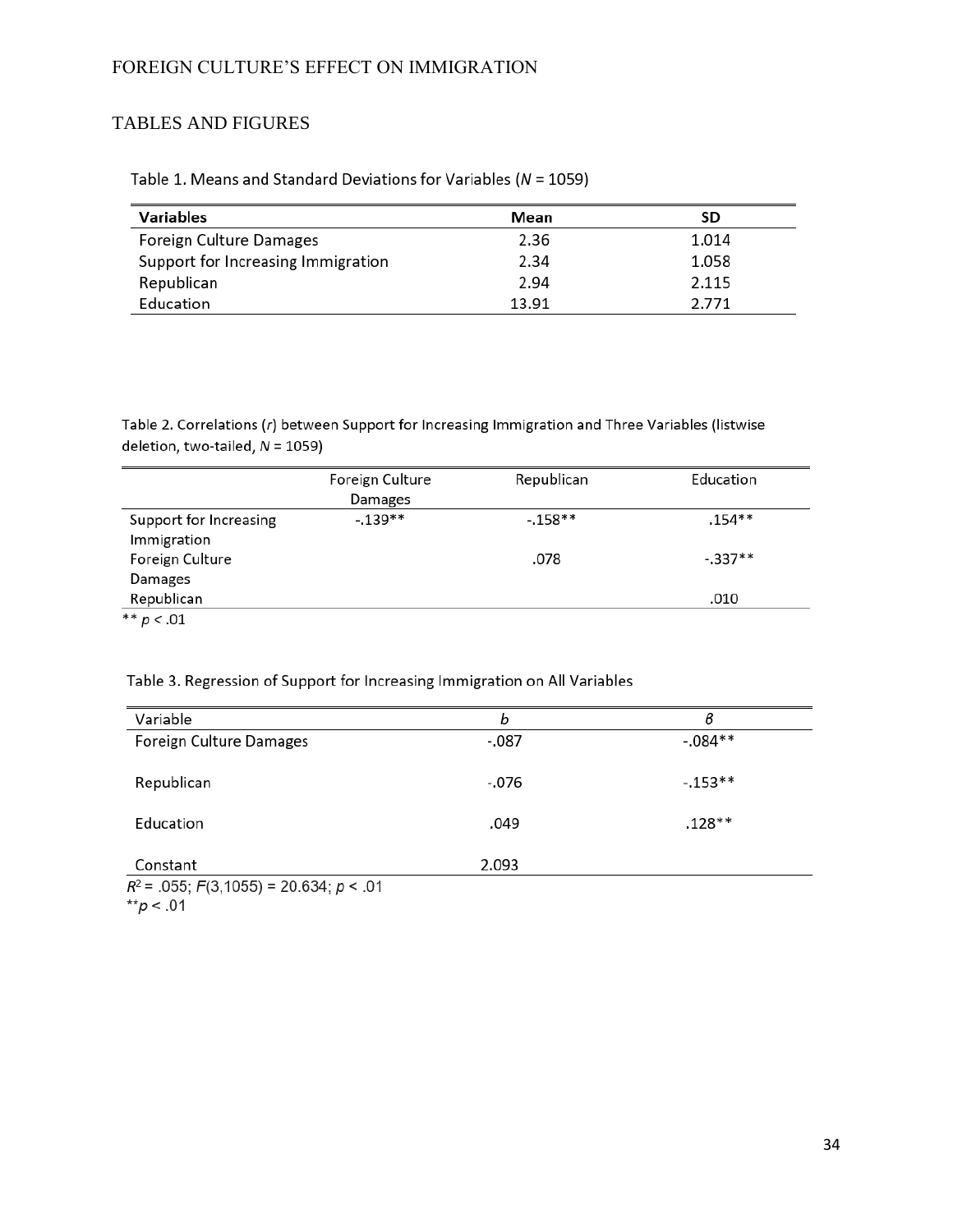|                         | (1)       | (2)       | (3)       |
|-------------------------|-----------|-----------|-----------|
|                         | b         | b         | b         |
| Foreign Culture Damages | $-145**$  | $-133**$  | $-.087**$ |
| Republican              |           | $-.074**$ | $-.076**$ |
| Education               |           |           | $.049**$  |
| Constant                | $2.683**$ | $2.871**$ | $2.093**$ |
| F                       | 20.756**  | 22.579**  | 20.634**  |
| $R^2$                   | .019      | .041      | .055      |
| $44$ $04$               |           |           |           |

Table 4. Iterative Regression of Variables on Support for Increasing Immigration ( $n = 1059$ )

\*\* $p < .01$ 

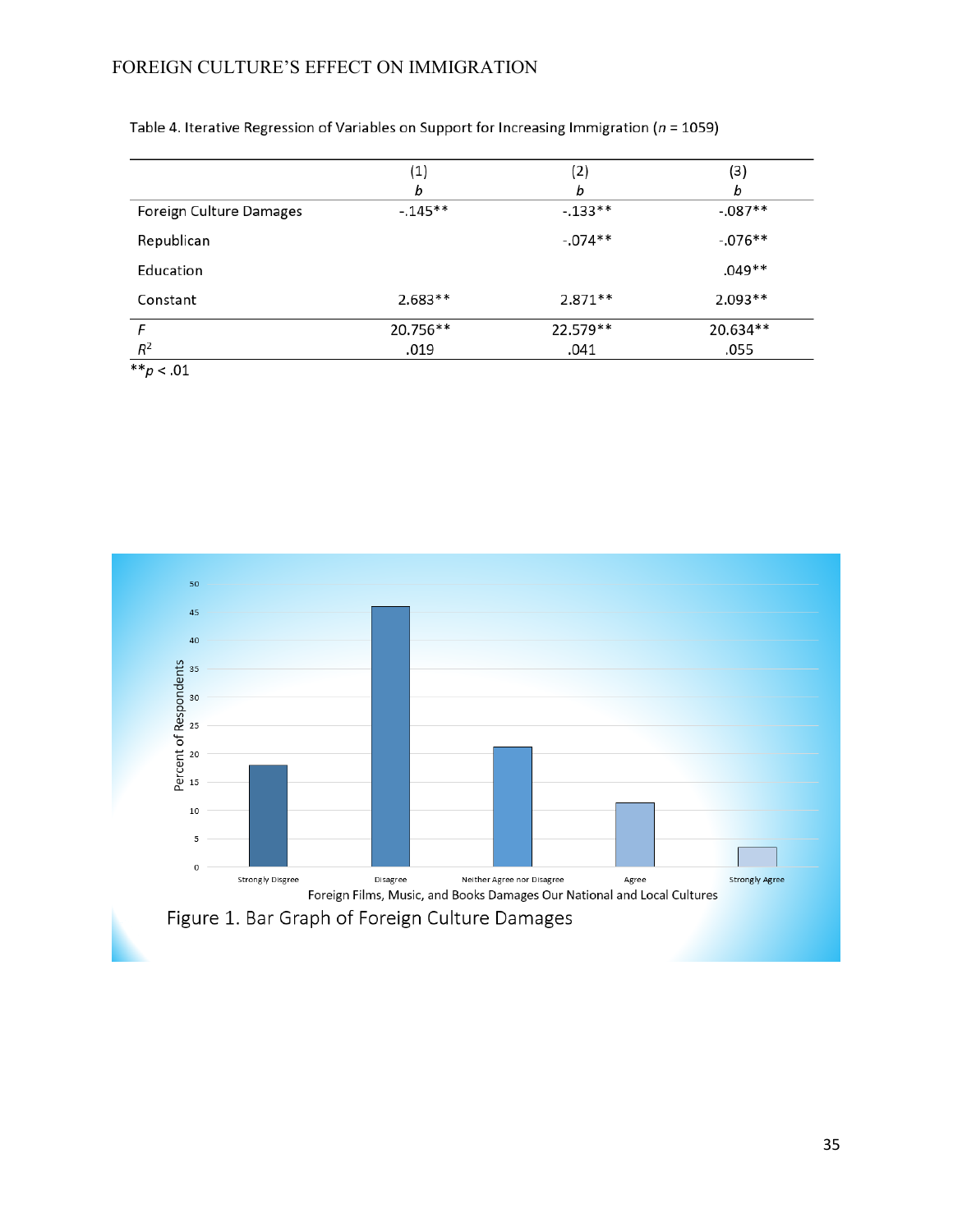